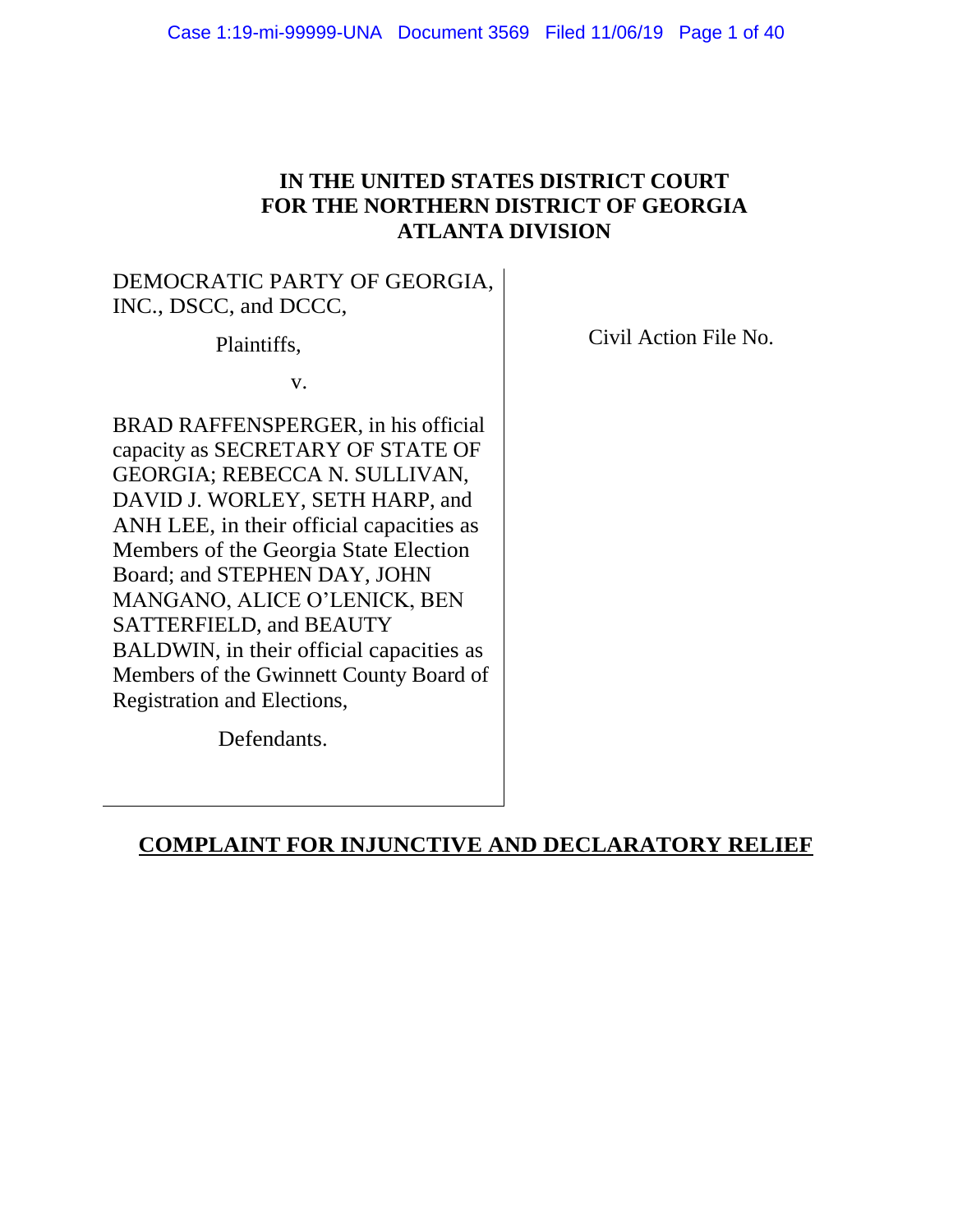Plaintiffs, DEMOCRATIC PARTY OF GEORGIA, INC., DSCC aka DEMOCRATIC SENATORIAL CAMPAIGN COMMITTEE, and DCCC aka the DEMOCRATIC CONGRESSIONAL CAMPAIGN COMMITTEE, through the undersigned attorneys, file this COMPLAINT FOR INJUNCTIVE AND DECLARATORY RELIEF against Defendants, BRAD RAFFENSPERGER, in his official capacity as Secretary of State of Georgia; REBECCA N. SULLIVAN, DAVID J. WORLEY, SETH HARP and ANH LEE, in their official capacities as Members of the Georgia State Election Board; and STEPHEN DAY, JOHN MANGANO, ALICE O'LENICK, BEN SATTERFIELD and BEAUTY BALDWIN, in their official capacities as Members of the Gwinnett County Board of Registration and Elections. Based upon information and belief, Plaintiffs allege as follows:

### **NATURE OF THE CASE**

1. "No right is more precious in a free country than that of having a voice in the election of those who make the laws under which, as good citizens, we must live. Other rights, even the most basic, are illusory if the right to vote is undermined." *Wesberry v. Sanders*, 376 U.S. 1, 17 (1964). Plaintiffs bring this lawsuit to protect this right and to prevent the disenfranchisement of Georgia voters whose absentee by-mail ("absentee") ballots have been rejected for missing or mismatched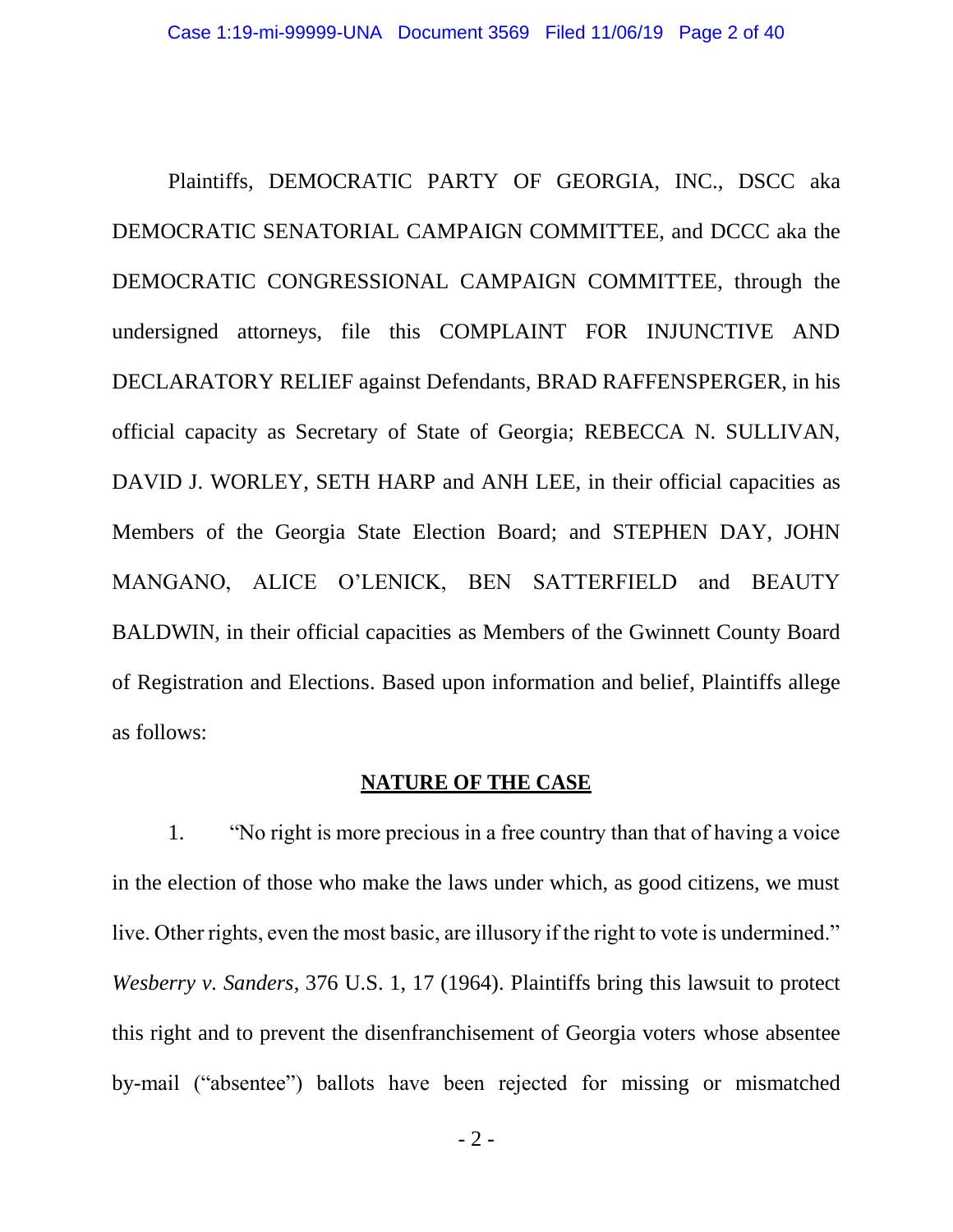signatures. The cause of this disenfranchisement is Georgia's standardless procedure for notifying absentee voters that their signatures are either missing or inconsistent, which fails to provide Georgia voters with a meaningful ability to cure their ballots within the prescribed timeframe. This disenfranchisement disproportionately impacts African-American and other minority voters and has a particularly detrimental impact on minority voters in Gwinnett County, who are further burdened by Gwinnett County's poorly designed, confusing absentee ballot envelope, which places these voters at a heightened risk of returning an absentee ballot without properly completing the signature requirement. Because of Georgia's standardless procedure, and Gwinnett County's confusing absentee ballot envelope design, hundreds of Georgia voters have had their ballots rejected and their votes have not been counted, and hundreds more face the same fate in the 2020 election without intervention from this Court.

2. Absentee voting is extraordinarily popular among Georgia voters and has grown in popularity over time. Applications for absentee ballots surged in advance of the 2018 general elections, with over 281,000 Georgia voters requesting absentee ballots. And, despite the fact that turnout has historically been lower in midterm elections than in presidential elections, the total number of returned absentee ballots in the 2018 midterm election⸺nearly 284,393⸺was greater than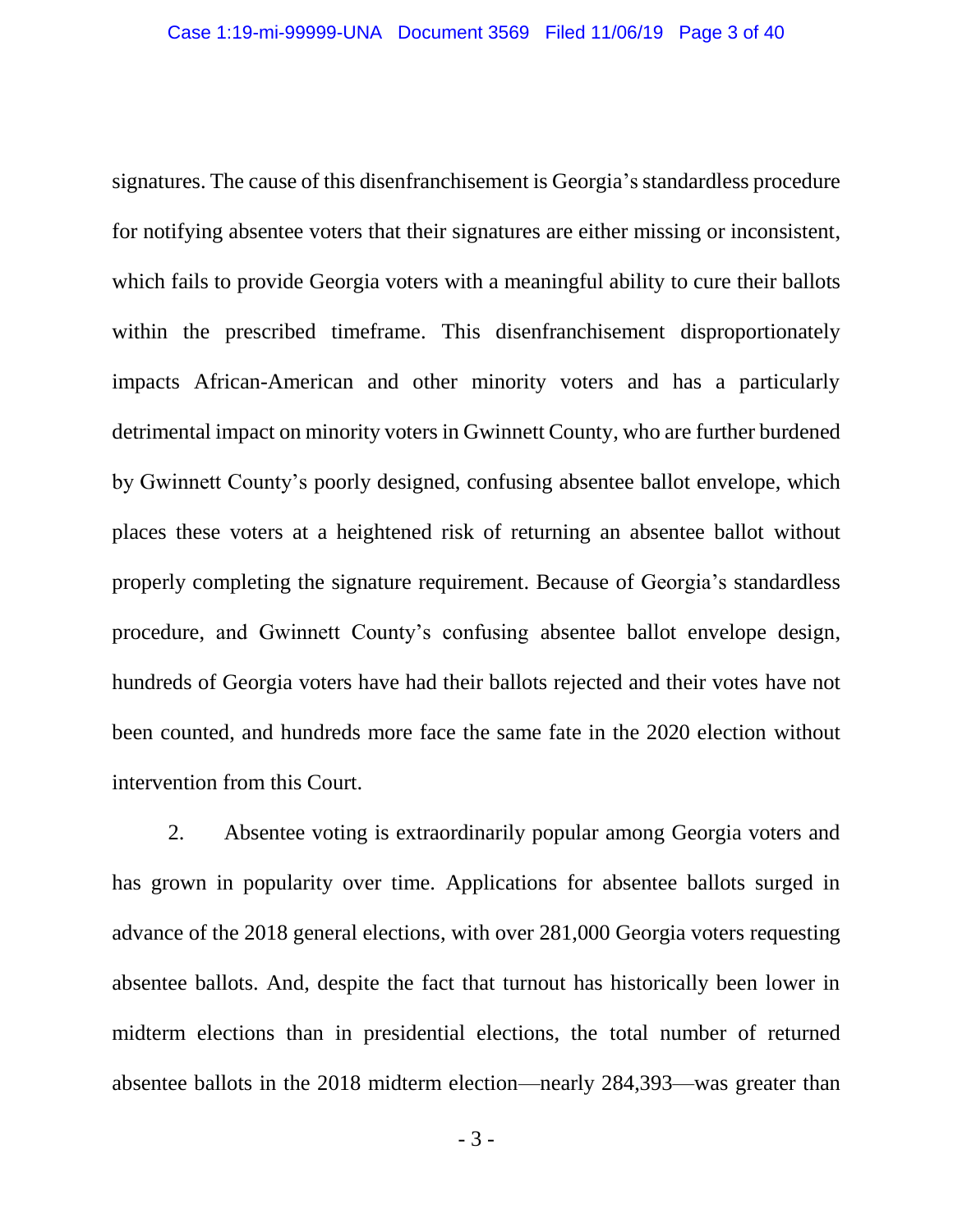the number cast in the 2016 presidential election, 246,621.

3. Georgia also routinely rejects a significant number of absentee ballots. Of the combined 531,014 absentee ballots cast in the past two general elections, 6,681 have been rejected for technical reasons wholly unrelated to the voter's qualifications, including failing to sign the oath on the back of the absentee ballot envelope or having a mismatched signature. During the 2016 general election, Georgia County Election Officials rejected 580 absentee ballots for missing or inaccurate oath information, including missing and mismatched signatures. And, in the 2018 general election, County Election Officials rejected 454 ballots for the same reason.One county—Gwinnett—rejected far more absentee ballots, 117, for missing or mismatched signatures than any other county.

4. The number of absentee ballots rejected for a missing or mismatched signature is significant, especially when evaluated in context. *Saucedo v. Gardner*, 335 F. Supp. 3d 202, 217 (D.N.H. 2018) ("[t]he overall rates of rejection due to a signature mismatch have been low in recent general elections. But those rates should be put into perspective."). Recently, elections in Georgia have been decided by small margins. For example, the Democratic candidate in the 2018 gubernatorial race, who received a substantial majority of the votes cast by absentee ballots (137,616 out of the 223,576 absentee ballots cast), lost by under 55,000 votes (1.3 percentage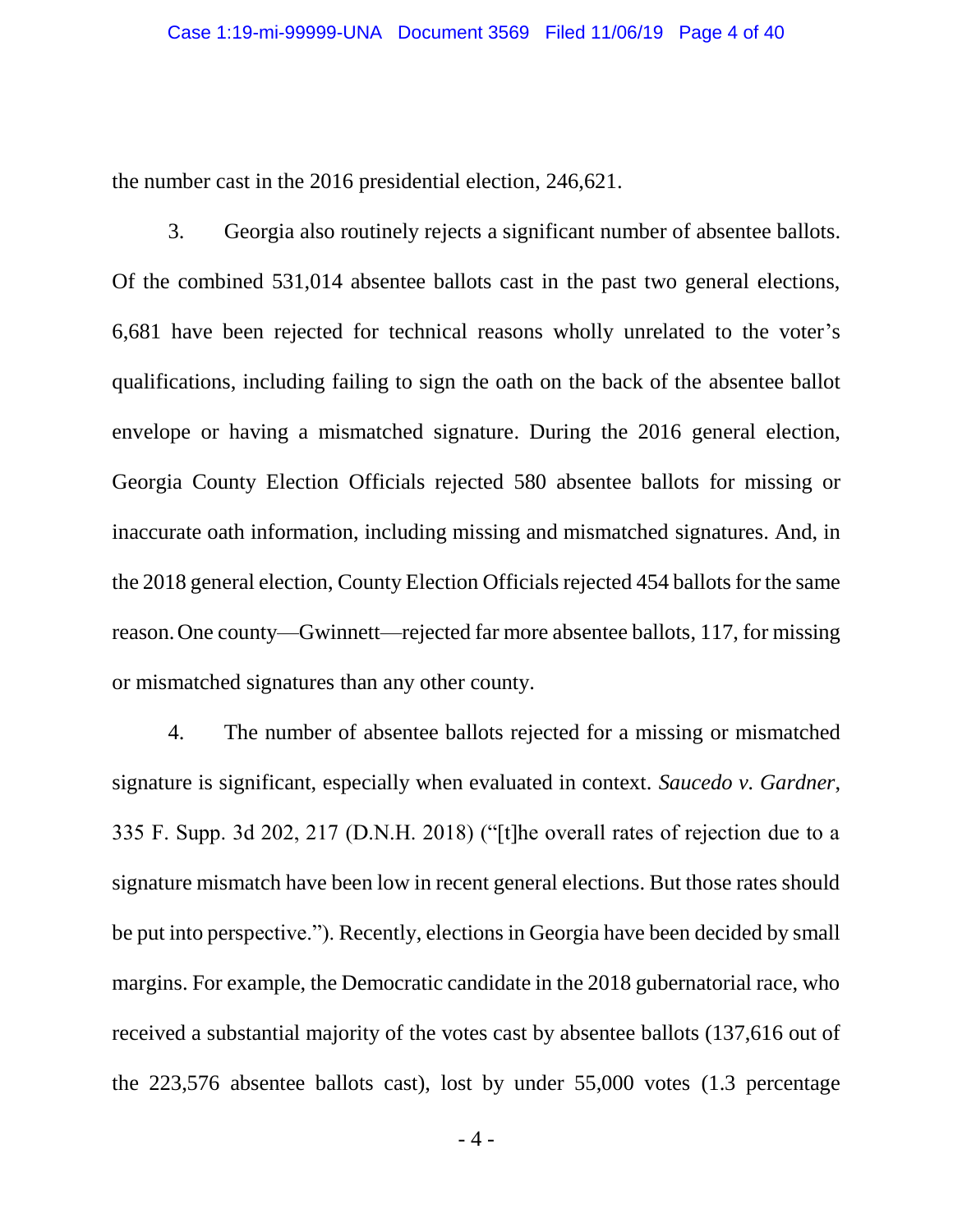points). And in an even closer race, the Democratic candidate for Georgia's 7th Congressional District for the U.S. House of Representatives, who received 57 percent of the absentee ballot votes (10,466 out of 18,217 absentee ballots cast), lost by just 419 votes (.14 percentage points). Georgia's arbitrary rejection of absentee ballots not only disenfranchises individual voters, but it also leads to election results that may not reflect the will and intent of Georgia's electorate.

5. Because such a significant number of absentee ballots have been rejected in Georgia, the State has seen a flood of litigation since the 2018 general election aimed at ending the disenfranchisement caused by the absentee voting regime. In a series of opinions, courts in this district have repeatedly found that outright rejection of absentee ballots for missing or inaccurate oath information violates the U.S. Constitution and the Civil Rights Act, 52 U.S.C. § 10101(a)(2)(B). *See Democratic Party of Ga., Inc. v. Crittenden*, 347 F. Supp. 3d 1324 (N.D. Ga. 2018); *Martin v. Crittenden*, 347 F. Supp. 3d 1302 (N.D. Ga. 2018); *Martin v. Kemp*, 341 F. Supp. 3d 1326 (N.D. Ga. 2018).

6. As a result, the Georgia General Assembly amended the absentee voting scheme in an attempt to prevent absentee ballots from being rejected for technical reasons, including for missing or mismatched signatures. Specifically, the General Assembly modified the language of the oath on the absentee ballot envelope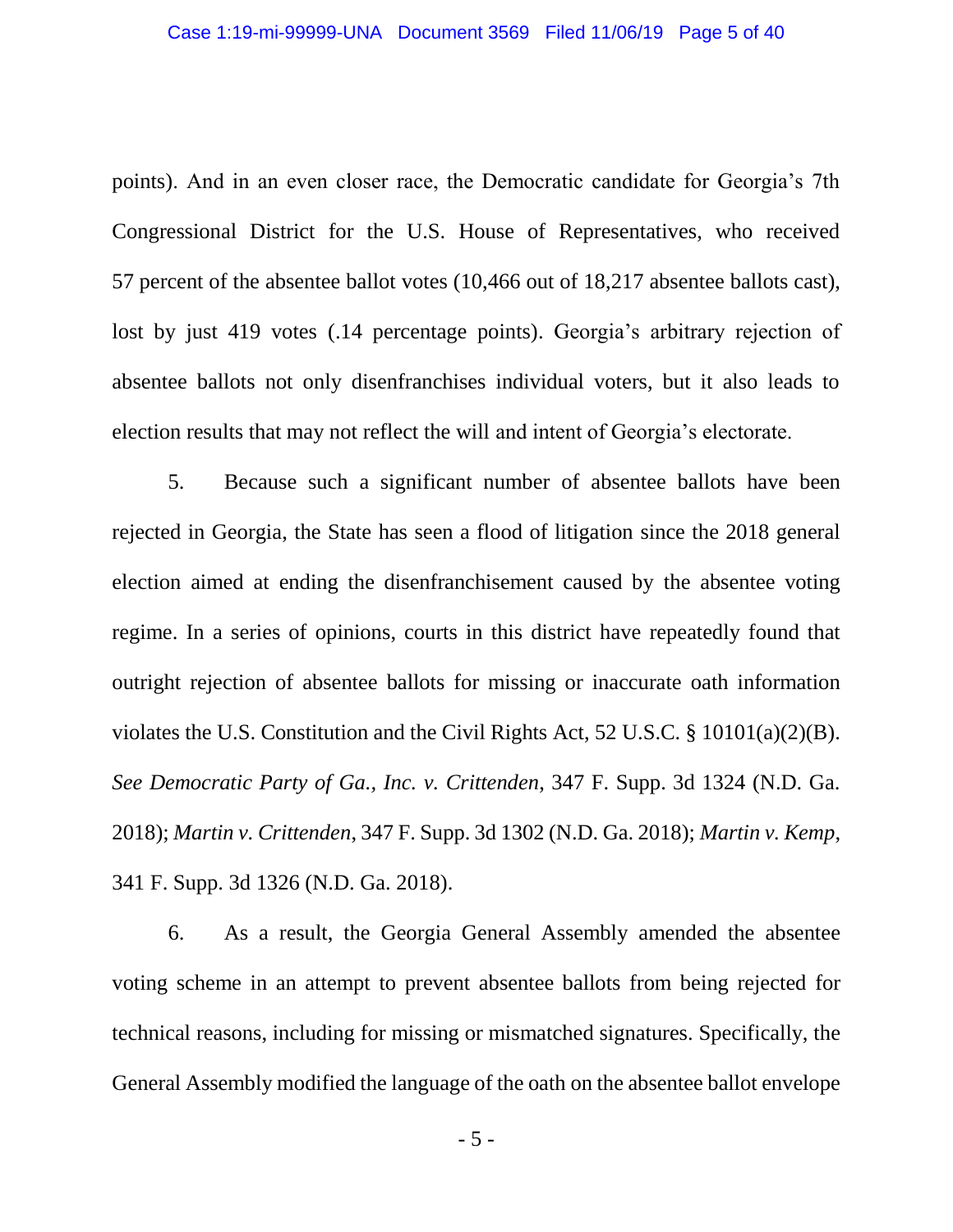to remove requests for certain technical information. And, adding to the existing requirement that election officials "promptly notify" the voter of a missing or mismatched signature, it required that election officials give a voter until three days after the date of the election to cure a signature before rejecting an absentee ballot for a missing or mismatched signature. O.C.G.A.  $\S$ § 21-2-386(a)(1)(C), -419(c).

7. These reforms, however, do not remedy the flaws in Georgia's absentee ballot regime and will not end the unconstitutional disenfranchisement of voters. Most glaringly, the law still does not provide any timeliness standard for election officials to "promptly" notify voters of missing or mismatched signatures; nor does it provide any standard for the form of notice required. As a result, counties interpret "prompt" notice differently and use inconsistent methods to inform voters of the need to cure their absentee ballots. For example, some counties send letters by first-class mail, while others call or email voters. And some counties provide notification up to *three days* after identifying the missing signature. Such an interpretation is problematic for voters whose absentee ballots are submitted on or close to election day, as they are sent letters three days later and are not notified with sufficient time to cure during the three-day post-election period. Thus, depending on where the voter lives, she may not receive notice in time to cure and her ballot will be rejected outright, directly contrary to the U.S. Constitution and the rulings of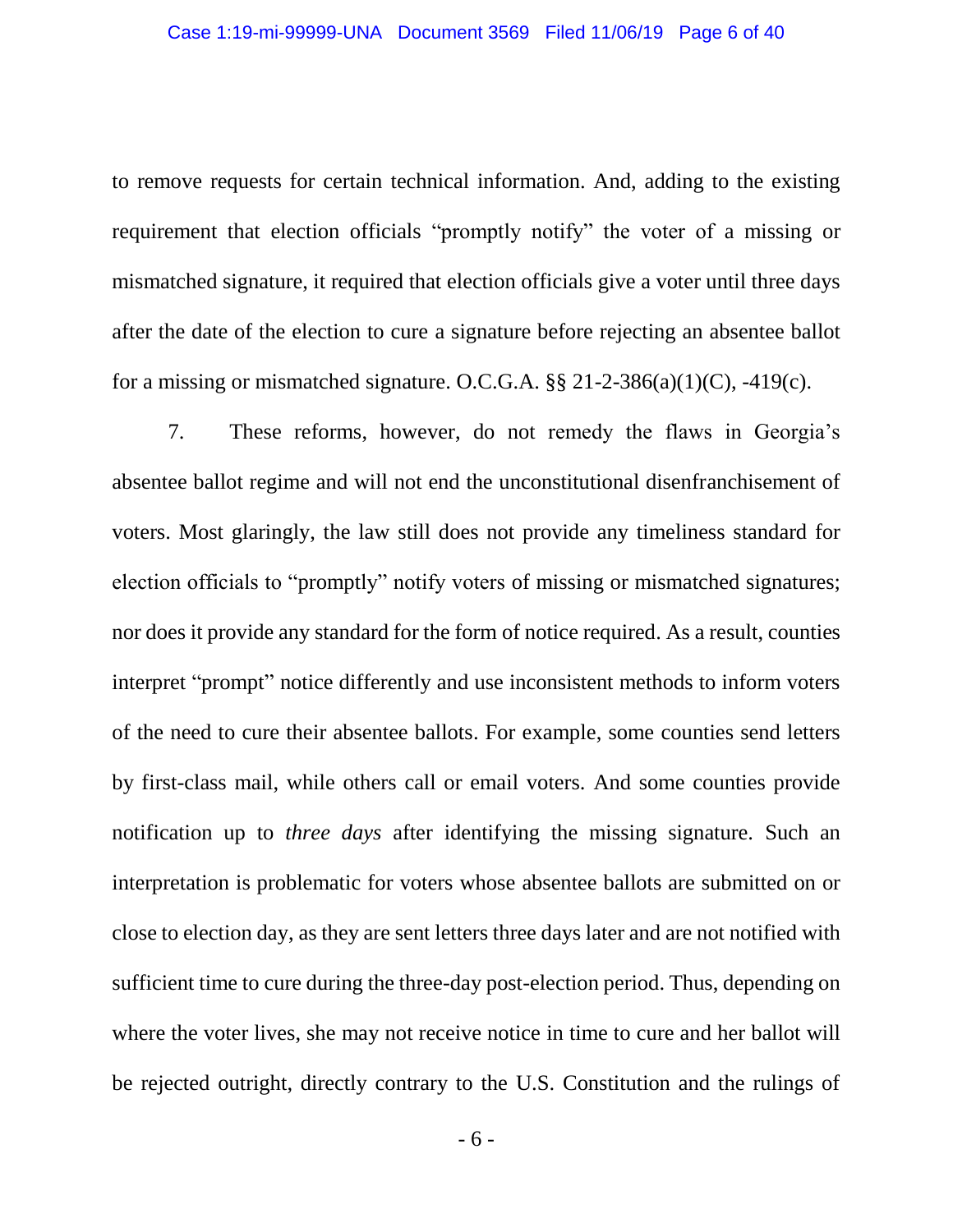courts in this district.

 $\overline{a}$ 

8. Without a uniform standard for the timing for election officials to provide notice to voters about missing or mismatched signatures or the method of notification, practices will continue to vary widely across the state, with each of Georgia's 159 counties establishing its own deadline and method. This hodgepodge approach unduly burdens absentee voters' right to vote.

9. These burdens are exacerbated in Gwinnett County, whose high volume of absentee ballots with missing or mismatched signatures and corresponding high rejection rate is tied not only to Georgia's standardless notification regime, but directly to the confusing and opaque design of its absentee ballot envelope, which often prevents voters from even realizing that their signatures are required. Because Gwinnett County must include the oath in both English and Spanish on the envelope, it uses small, nearly illegible type in approximately 6.5-point font. <sup>1</sup> By way of example, this text is in size 6.5-point font.

10. Given the deficient design of the Gwinnett County absentee ballot

<sup>&</sup>lt;sup>1</sup> Bureau of the Census, Department of Commerce, Voting Rights Act Amendments of 2006, Determinations Under Section 203, 81 Fed. Reg. 233, 87535 (Dec. 5, 2016), https://www.govinfo.gov/content/pkg/FR-2016-12-05/pdf/2016-28969.pdf (requiring Gwinnett County to provide voting material in both English and Spanish given its large Hispanic population).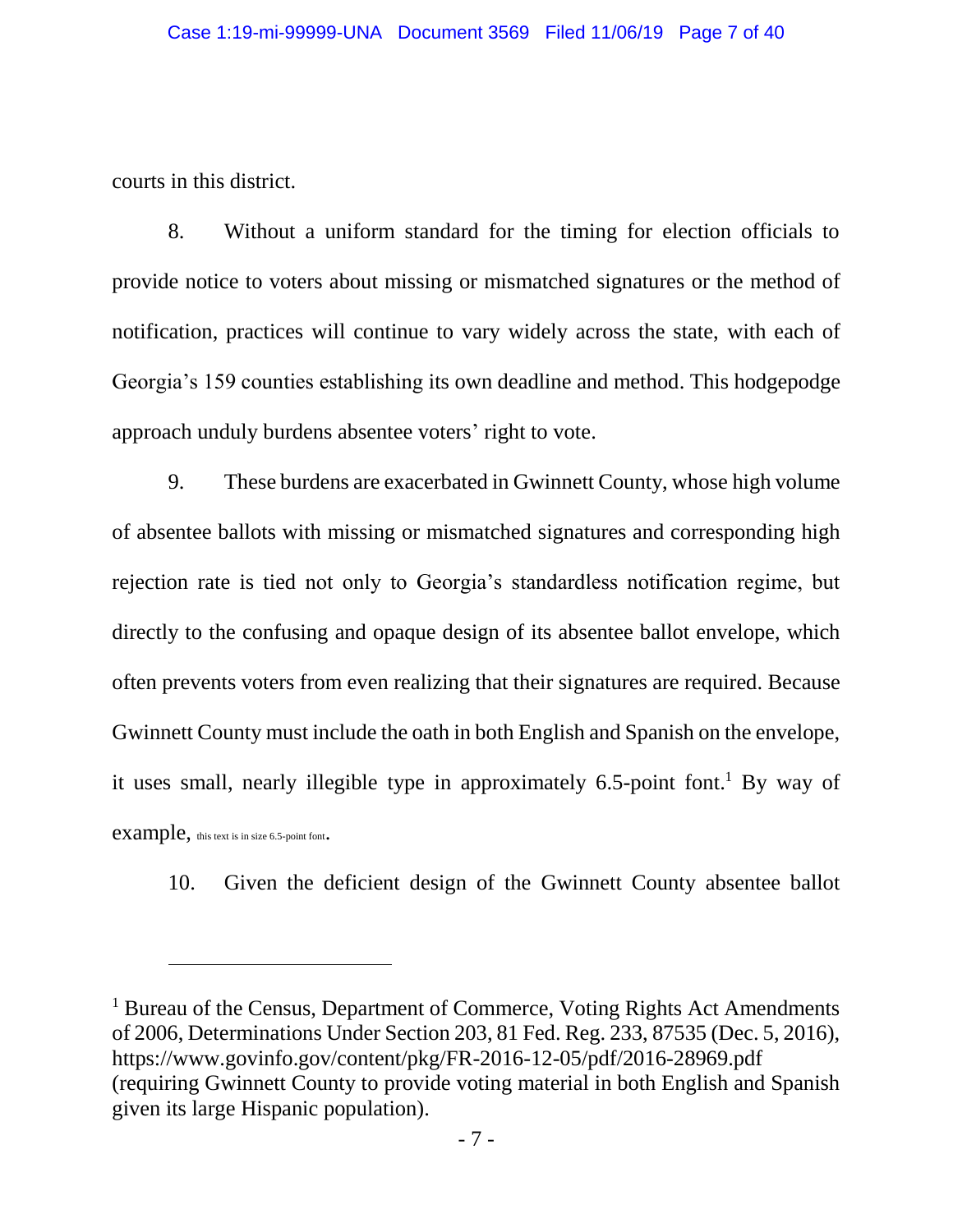envelope, the county rejected more absentee ballots for missing or mismatched signatures than any other county during the 2018 general election (117 of the 454 rejected ballots). The recent changes to the language in the oath on the ballot envelope do not address the design flaws; Gwinnett County's absentee ballot envelope remains lengthy and cramped, and voters will continue to find it indiscernible. As such, Gwinnett County's absentee ballot envelope design, coupled with the county's inadequate notification procedures under Georgia's standardless notification system, will continue to create an unusually high risk that voters who vote absentee will have their votes ultimately rejected for missing or mismatched signatures and be disenfranchised.

11. Additionally, the continued rejection of absentee ballots for missing signatures will have a disproportionate effect on minority voters, who were twice as likely to have their absentee ballots rejected in 2018. This disparity is particularly acute in Gwinnett County, where people of color make up nearly 45 percent of registered voters. African-American and Latino voters make up over 35 percent of Gwinnett County's active voting population, and they accounted for 49 percent of rejected absentee ballots during the 2018 general election.

12. Absent judicial intervention, voters who submit absentee ballots in Gwinnett County and other areas of the state will continue to have their votes thrown

- 8 -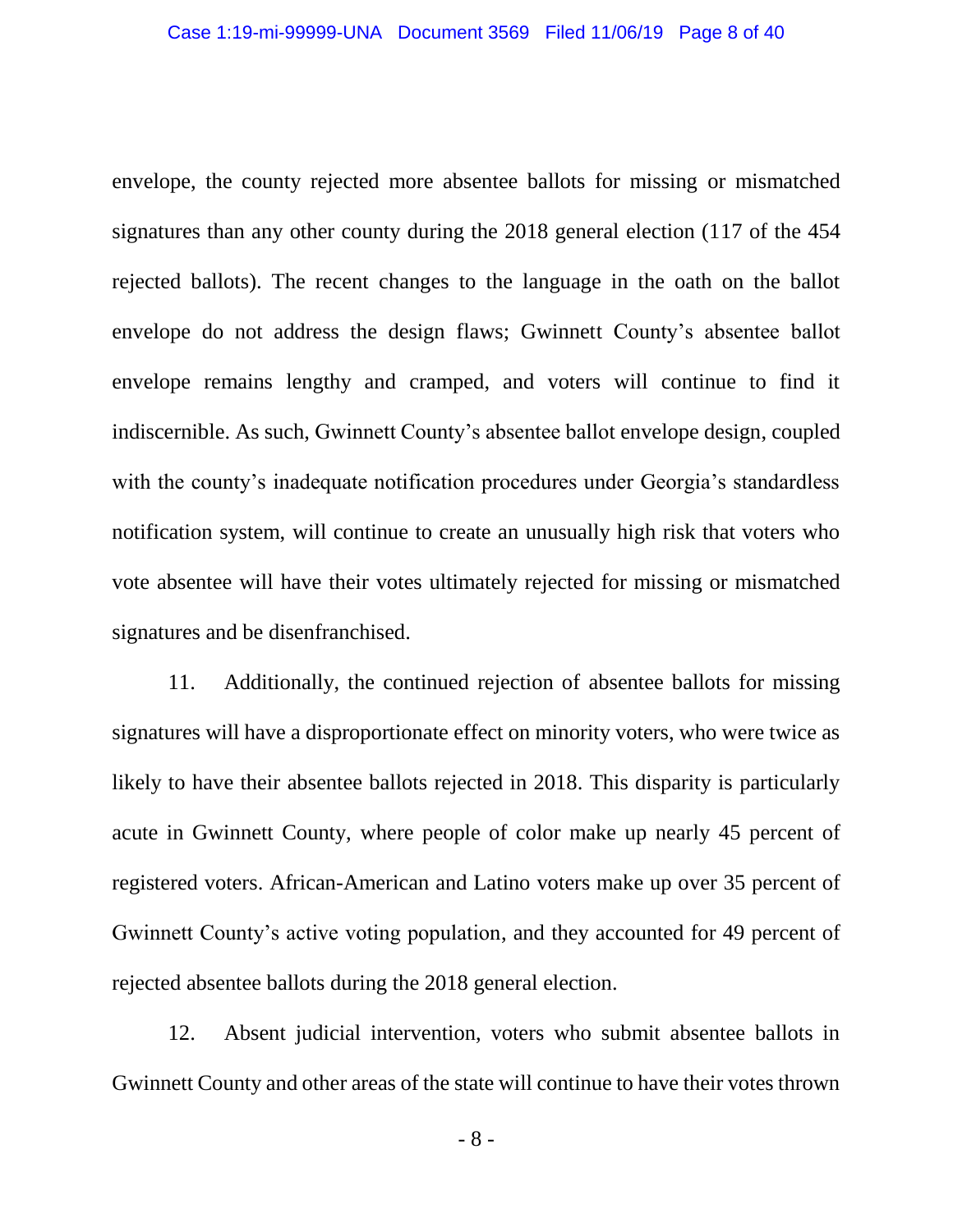out in future elections due to the standardless procedure for notifying voters of missing or mismatched signatures in clear violation of the Due Process and Equal Protection Clauses of the Fourteenth Amendment to the U.S. Constitution. Absentee voters in Gwinnett County will have their right to vote further burdened by the County's poorly designed ballot envelope in violation of the First and Fourteenth Amendments.

#### **JURISDICTION AND VENUE**

13. Plaintiffs bring this action under 42 U.S.C. §§ 1983 and 1988 to redress the deprivation under color of state law of rights secured by the United States Constitution.

14. This Court has original jurisdiction over the subject matter of this action pursuant to 28 U.S.C. §§ 1331 and 1343 because the matters in controversy arise under the Constitution and laws of the United States.

15. This Court has personal jurisdiction over Defendants, who are sued in their official capacity only.

16. Venue is proper in this Court under 28 U.S.C. § 1391(b) because a substantial part of the events that gave rise to Plaintiffs' claims occurred in this judicial district.

17. This Court has the authority to enter a declaratory judgment and to

- 9 -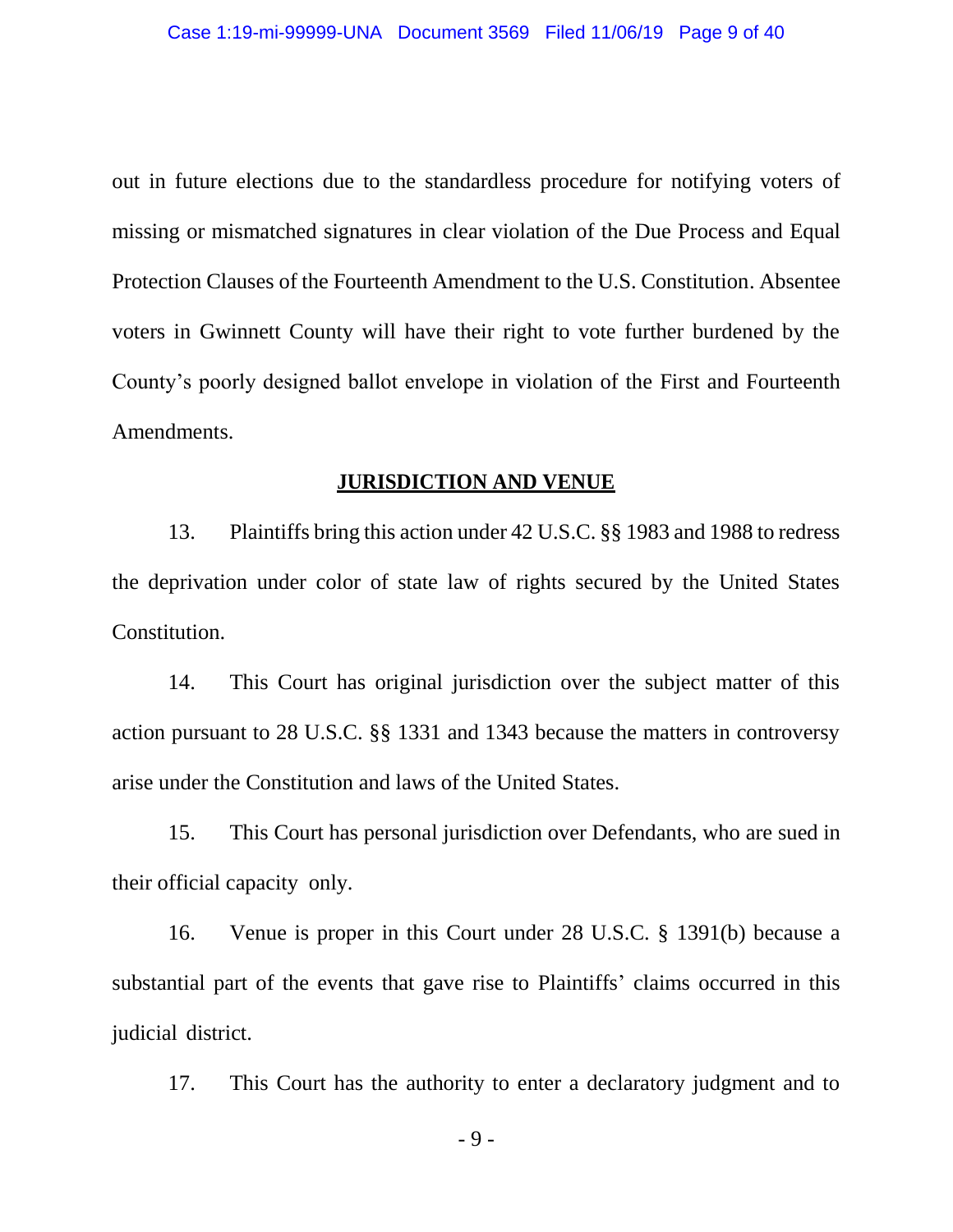provide preliminary and permanent injunctive relief pursuant to Rules 57 and 65 of the Federal Rules of Civil Procedure and 28 U.S.C. §§ 2201 and 2202.

#### **PARTIES**

18. Plaintiff DEMOCRATIC PARTY OF GEORGIA, INC., ("DPG") is a state committee, as defined by 52 U.S.C. § 30101(15), dedicated to electing candidates of the Democratic Party to public office throughout the State of Georgia. DPG has members and constituents from across Georgia, including many eligible voters who regularly support and vote for candidates affiliated with the Democratic Party. As discussed *infra*, members and constituents of the Democratic Party risk having their right to vote burdened and/or denied due to the absentee voting scheme. DPG brings these claims on their behalf, as well as in its own right.

19. DPG is directly harmed by the Georgia's standardless absentee notification process and Gwinnett County's deficient absentee ballot envelope because each frustrates its mission and efforts to elect Democratic Party candidates in Georgia, undermining DPG's efforts to successfully help elect Democratic candidates to office. In recent elections, for example, absentee voters have disproportionately voted for Democratic candidates. For example, in the 2018 general election, the majority of absentee voters supported the Democratic candidate for governor (137,616 out of the 223,576 absentee ballots cast—or 61.5 percent).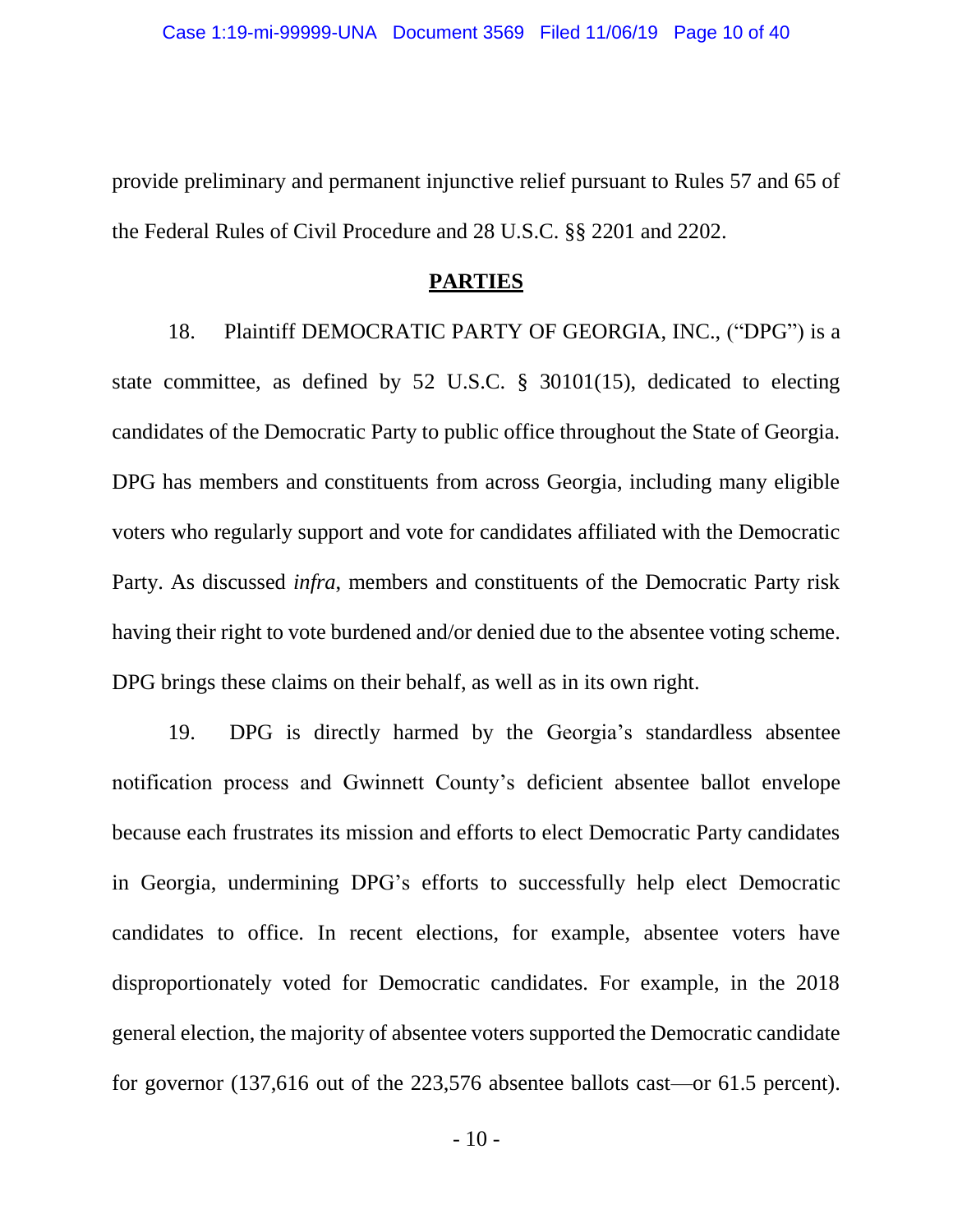Thus, Georgia's standardless notification process and Gwinnett County's absentee ballot envelope design disproportionately impacts and undermines DPG's efforts to successfully help elect candidates of the Democratic Party to office.

20. Further, as part of DPG's get-out-the-vote efforts, it engages in a robust absentee voter contact program designed to: (i) inform thousands of voters statewide of their ability to cast absentee ballots; (ii) explain the rules and deadlines governing vote by mail; and (iii) encourage voters to utilize vote by mail. Georgia's laws regarding missing and mismatched signatures decrease overall confidence in the absentee voting processes, and Georgia's voting scheme generally, thereby directly undermining the efforts of DPG to encourage voters to utilize absentee ballots and to assist them in exercising their right to vote. Because of Georgia's flawed absentee voting notification procedure and Gwinnett County's deficient absentee ballot envelope design, DPG will have to divert resources to provide support for voters to help them avoid disenfranchisement and overcome the burdens they face as a result of these flawed laws, procedures, and absentee voting materials⸺resources it otherwise would use to educate voters about issues and individual candidates.

21. Plaintiff DSCC is a Democratic political committee established and maintained by a national political party, as defined by and used in 11 C.F.R. §  $110.2(c)(2)(iii)$  and provided for in 52 U.S.C. § 30116(h). DSCC's mission is to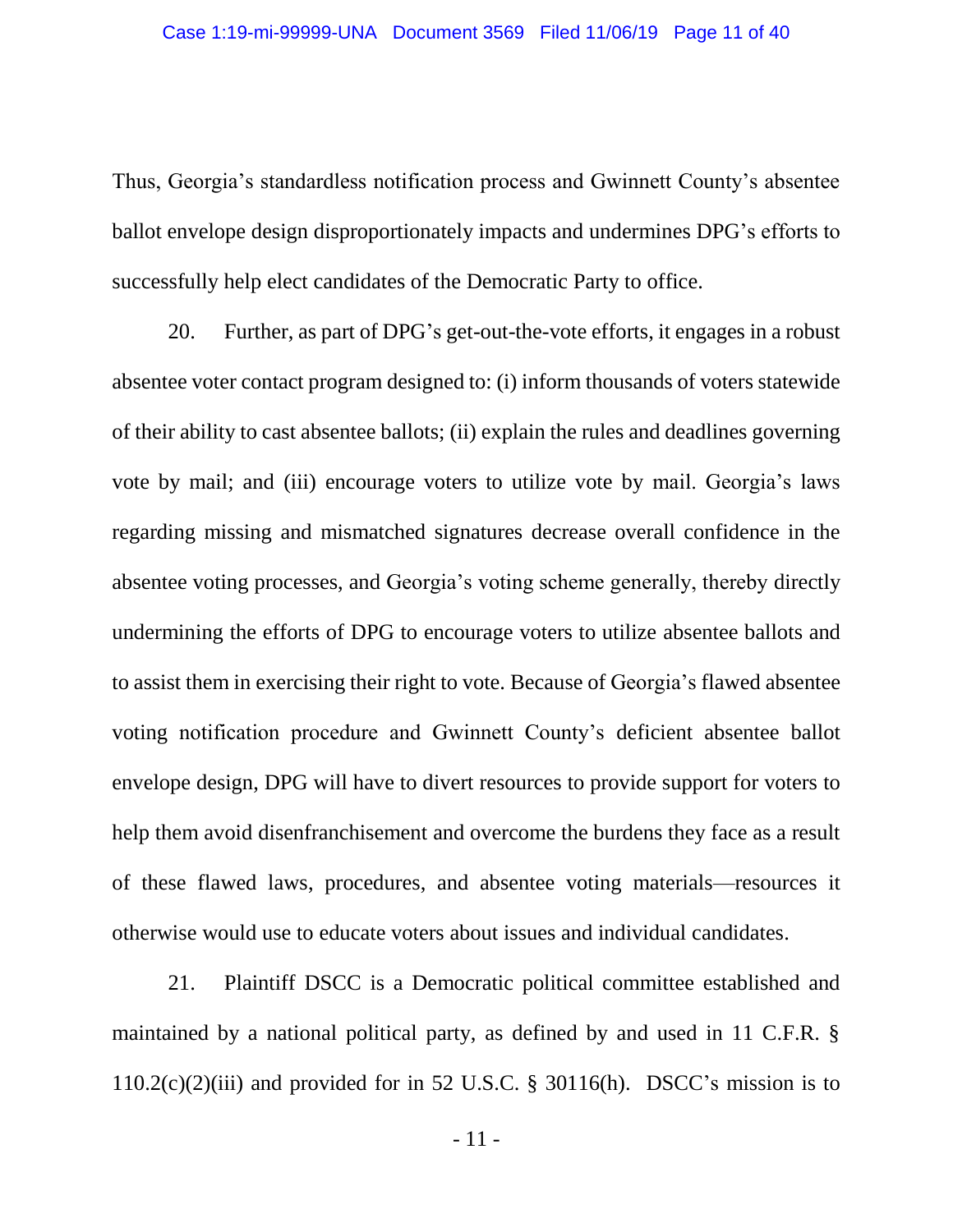elect candidates of the Democratic Party to the U.S. Senate, including in Georgia, where there will be a competitive Senate election in 2020. DSCC works to accomplish its mission by, among other things, contributing money to Democratic candidates for U.S. Senate, making expenditures on behalf of Democratic candidates for U.S. Senate, and assisting state parties throughout the country, including in Georgia, in the development and implementation of programs benefiting Democratic candidates for Senate and other federal, state, and local offices, such as get-out-thevote and generic party efforts undertaken on behalf of the Democratic ticket. In 2018, DSCC made contributions and expenditures in the tens of millions of dollars to persuade and mobilize voters to support Democratic Senate candidates. In 2020, Georgia voters will be electing two U.S. Senators and DSCC intends to make substantial contributions and expenditures to support Democratic candidates for U.S. Senate in Georgia in 2020. DSCC also intends to provide assistance to the state party.

22. DSCC is directly harmed by Georgia's standardless notification process and Gwinnett County's deficient absentee ballot envelope because each frustrates its mission and efforts to elect Democratic Party candidates in Georgia to the Senate. In recent elections, for example, absentee voters have disproportionately voted for Democratic candidates. For example, in the 2018 general election, the majority of absentee voters supported the Democratic candidate for governor (137,616 out of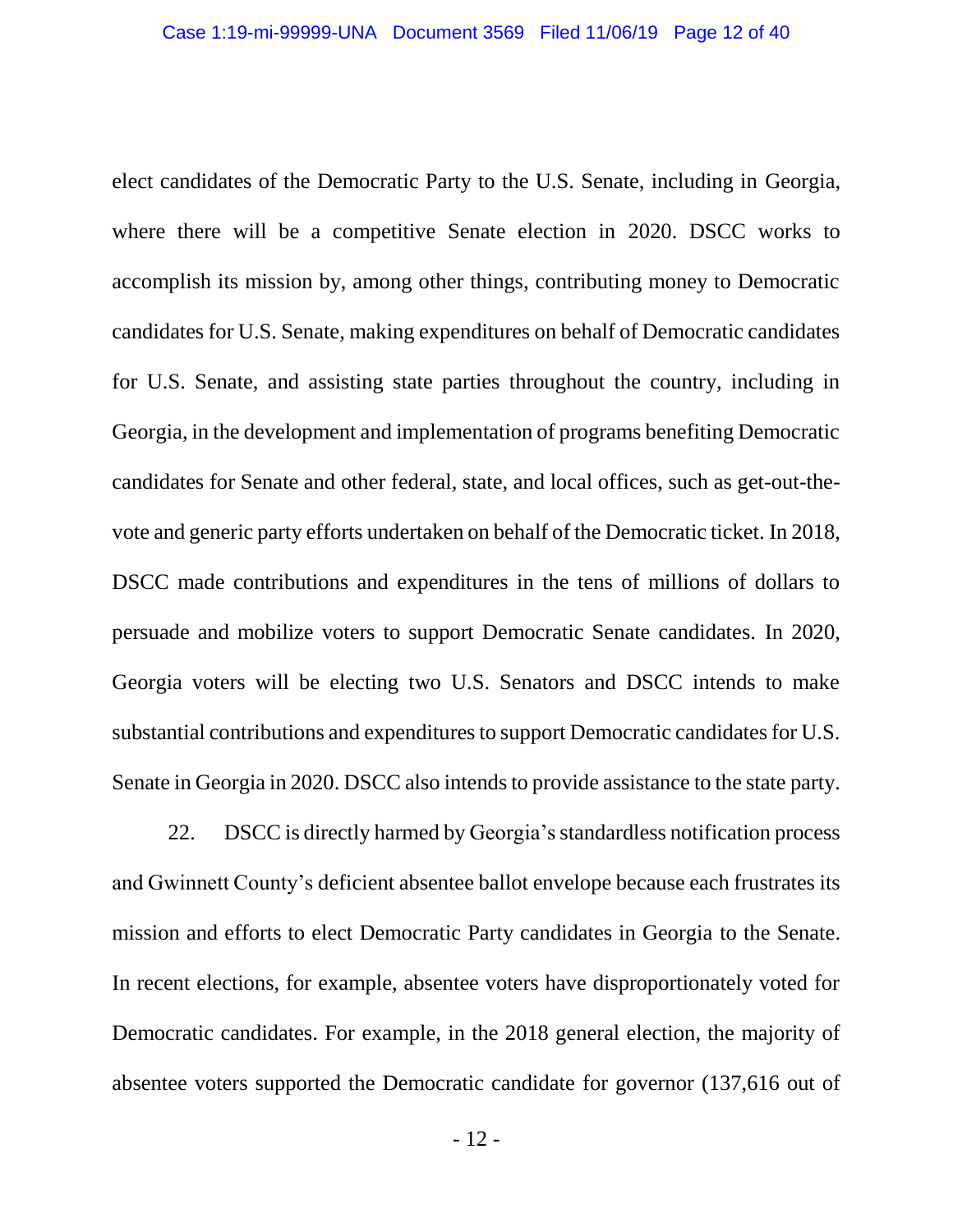the 223,576 absentee ballots cast—or 61.5 percent). Thus, Georgia's standardless notification process and Gwinnett County's deficient absentee ballot envelope disproportionately impacts and undermines DSCC's efforts to successfully help Democratic U.S. Senate candidates to office. In an election year in which Georgia is projected to have a closely-watched Senate race, it is crucial that every single eligible voter's vote is counted. But because Georgia's absentee ballot regime consistently disenfranchises Georgia voters—and particularly Democratic voters—DSCC will have to divert resources to provide support for voters, resources it otherwise would use to educate voters about issues and individual candidates.

23. DCCC is the national congressional committee of the Democratic Party as defined by 52 U.S.C. § 30101(14). DCCC's mission is electing Democratic candidates to the U.S. House of Representatives from across the United States, including from Georgia's 14 congressional districts. DCCC works to accomplish its mission by, among other things, making expenditures for, and contributions to, Democratic candidates for U.S. Congress and assisting state parties throughout the country, including in Georgia. For 2020, DCCC will expend significant resources to support Democratic candidates in a number of targeted races in Georgia's 14 congressional districts, including the 7th Congressional District, which includes parts of Gwinnett County. Overall, in 2020, DCCC expects to make contributions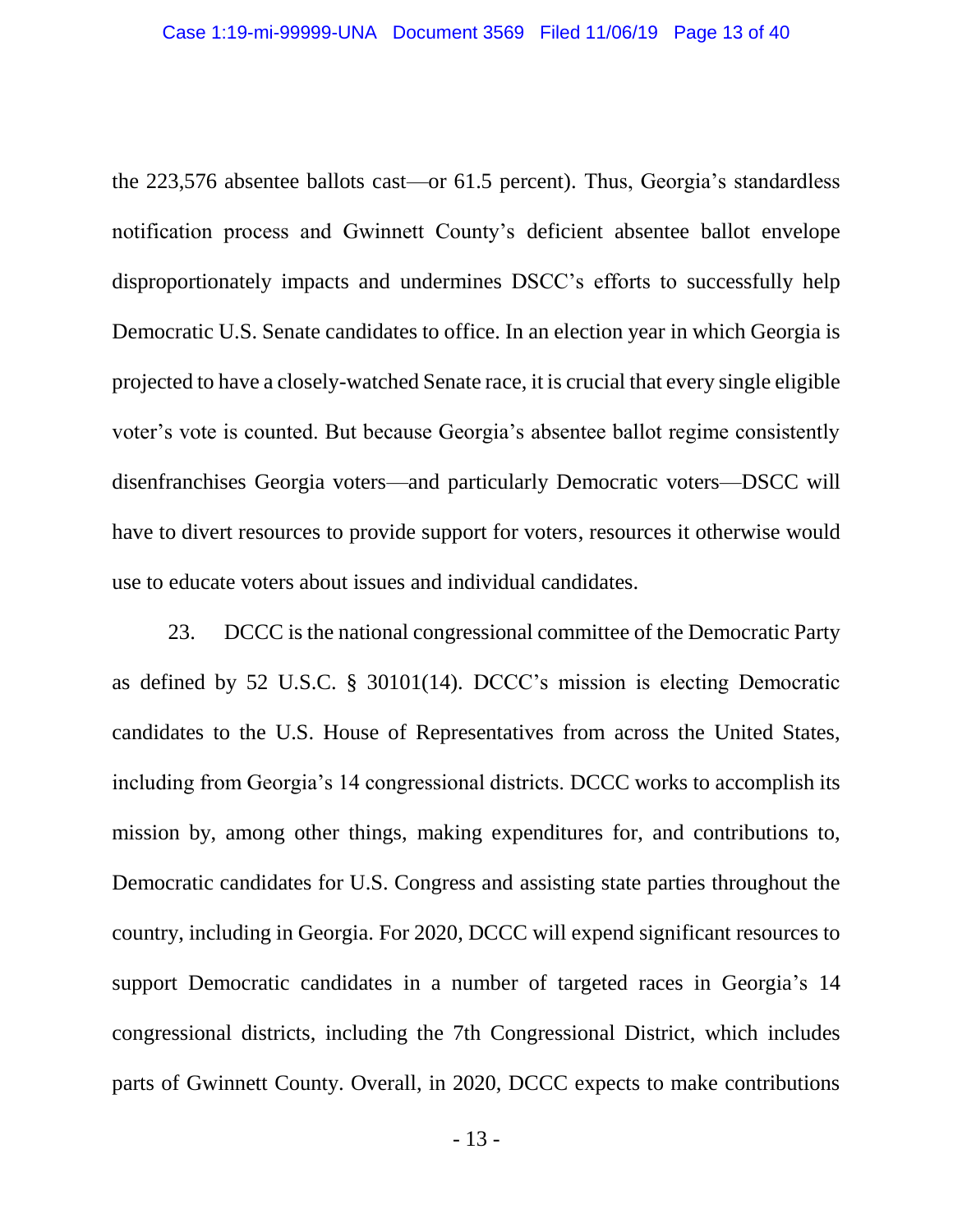and expenditures in the millions of dollars to persuade and mobilize voters to support Democratic candidates in congressional elections around the country. DCCC also provides assistance to the state Democratic parties in the development and implementation of programs benefiting Democratic candidates for federal, state, and local office, including get-out-the-vote initiatives and other initiatives designed to increase turnout by Democratic voters.

24. DCCC is directly harmed by Georgia's standardless notification process and Gwinnett County's deficient absentee ballot envelope because each frustrates its mission and efforts to elect candidates to the U.S. House of Representatives in Georgia. In recent elections, for example, absentee voters have disproportionately voted for Democratic candidates. For example, in the 2018 general election, the majority of absentee voters supported the Democratic candidate for governor (137,616 out of the 223,576 absentee ballots cast—or 61.5 percent). Thus, Georgia's standardless notification process and Gwinnett County's absentee ballot envelope disproportionately impacts and undermines DCCC's efforts to successfully help elect Democratic congressional candidates to office. Just as in 2018, where the DCCC supported candidates who lost by mere hundreds of votes, the 2020 Georgia congressional elections are expected to be close and it is increasingly important to ensure that every vote counts. But because Georgia's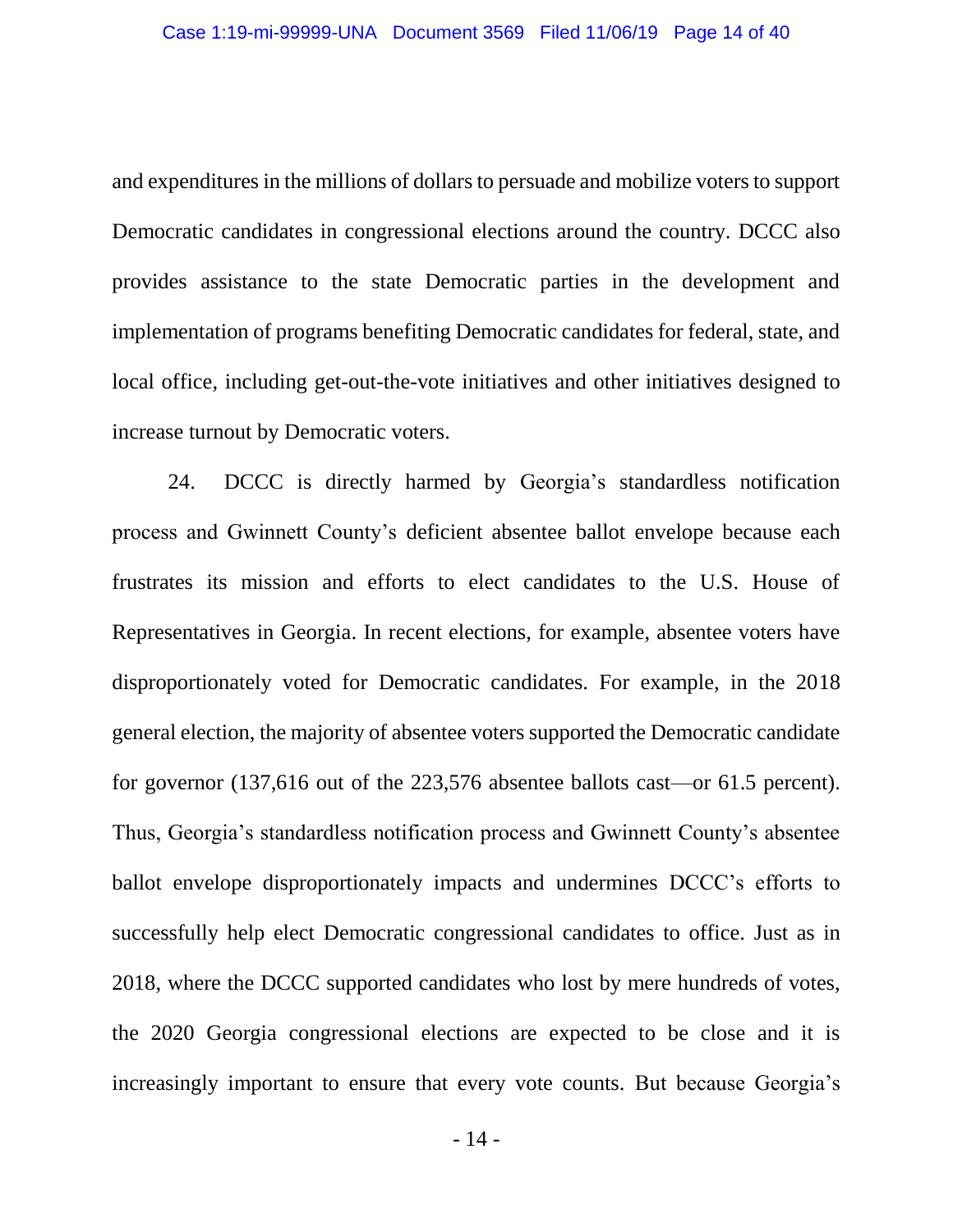absentee ballot regime consistently disenfranchises Georgia voters—and particularly Democratic voters—DCCC will have to divert resources to provide support for voters, resources it otherwise would use to educate voters about issues and individual candidates.

25. Defendant BRAD RAFFENSPERGER is sued for declaratory and injunctive relief in his official capacity as the Secretary of State of Georgia (hereinafter "Raffensperger" or the "Secretary"). The Secretary of State is a state official subject to suit in his official capacity because his office "imbues him with the responsibility to enforce the law or laws at issue in the suit," *Grizzle v. Kemp*, 634 F.3d 1314, 1319 (11th Cir. 2011), *i.e.*, the election laws in the State of Georgia. Specifically, the Secretary is the chief elections officer of the State and is therefore responsible for the administration of the state laws affecting voting, including the absentee voting system. *See* O.C.G.A. § 21-2-50(b). The Secretary is responsible for "furnish[ing] . . . oaths of assisted electors, . . . [and] envelopes and instruction sheets for absentee ballots," and other supplies. *Id.* at § 21-2-50(a)(5). The Secretary also determines the content of the oath on the back the ballot envelopes. *See id.* at § 21- 2-384(b), (c). The Secretary serves as the Chair of the State Election Board, which is the body responsible for ensuring uniform election practice in Georgia.

26. Defendants REBECCA N. SULLIVAN, DAVID J. WORLEY, SETH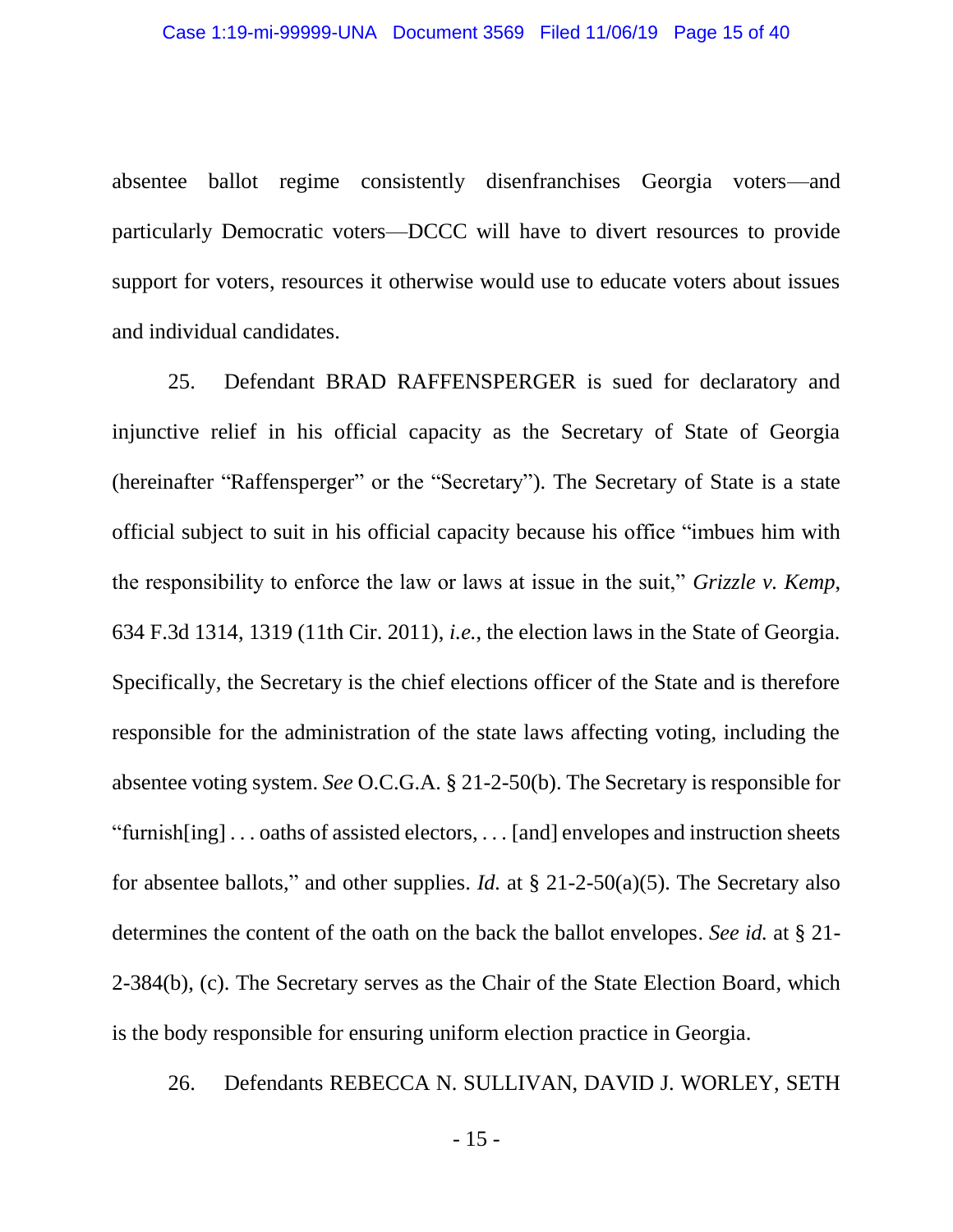HARP, and ANH LEE (hereinafter, "State Election Board" or "State Election Board Members"), are members of the State Election Board in Georgia, responsible for "promulgat [ing] rules and regulations so as to obtain uniformity in the practices and proceedings of superintendents, registrars, deputy registrars, poll officers, and other officials, as well as the legality and purity in all primaries and elections." *Id.* at § 21- 2-31(1). The State Election Board Members are responsible for "formulat[ing], adopt [ing], and promulgat [ing] such rules and regulations, consistent with law, as will be conducive to the fair, legal, and orderly conduct of primaries and elections; and, upon the adoption of each rule and regulation, the board shall promptly file certified copies thereof with the Secretary of State and each superintendent." *Id.* at § 21-2-31(2). The State Election Board Members, personally and through the conduct of their employees, officers, agents, and servants, acted under color of state law at all times relevant to this action, and are sued for declaratory and injunctive relief in their official capacities.

27. The Secretary of State and the State Election Board have the authority to direct the officials in each county who are responsible for administering elections (that is, the county elections board or the superintendent of elections) (collectively "the County Election Officials").

28. Defendants STEPHEN DAY, JOHN MANGANO, ALICE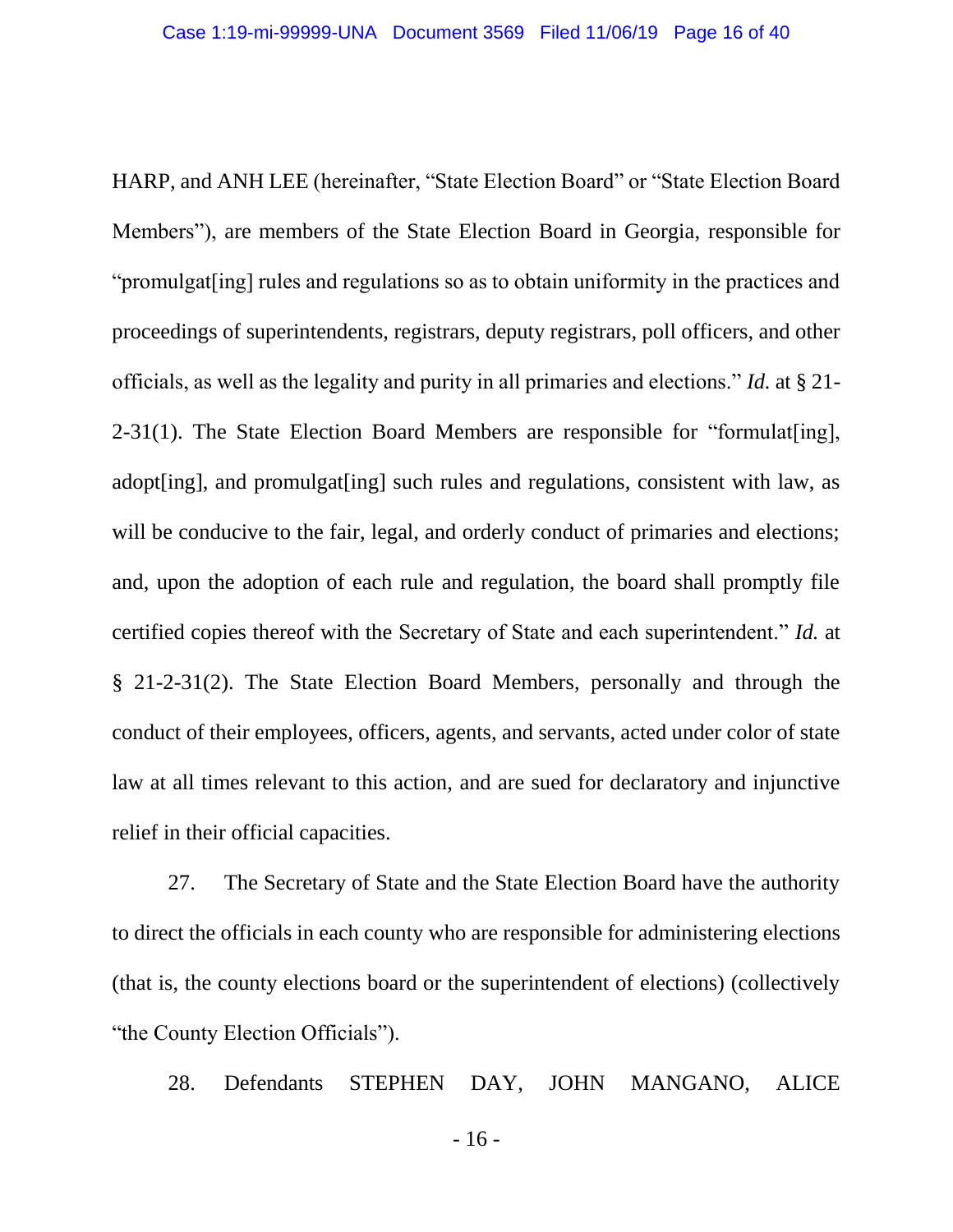O'LENICK, BEN SATTERFIELD and BEAUTY BALDWIN are sued for declaratory and injunctive relief in their official capacities as members of the Gwinnett County Board of Registration and Elections (hereinafter, collectively, "Gwinnett Board Members" or "Gwinnett Board"). The Gwinnett Board has the authority to exercise the powers and duties of a county election superintendent with respect to conducting elections in Gwinnett County, *see* O.C.G.A. § 21-2-70 to -77. The Gwinnett Board is required "[t]o make and issue such rules, regulations, and instructions, consistent with law, including the rules and regulations promulgated by the State Election Board, as he or she may deem necessary for the guidance of poll officers, custodians, and electors in primaries and elections," *id*. at § 21-2-70(7), and "[t]o conduct all elections . . . and to perform such other duties as may be prescribed by law," *id.* at § 21-2-70(13). The Gwinnett Board is responsible for preparing, obtaining, and delivering the absentee ballot and ballot envelopes to voters, and for "print[ing] the form of the oath of the elector and the oath for persons assisting electors . . . and the penalties . . . for violations of the oaths" on the back of the envelopes. *Id.* at § 21-2-384(a)(1), (b).

#### **STATEMENT OF FACTS AND LAW**

29. Georgia law authorizes any eligible voter to cast his or her absentee ballot by mail. O.C.G.A. § 21-2-380(b). To obtain an absentee ballot, the voter must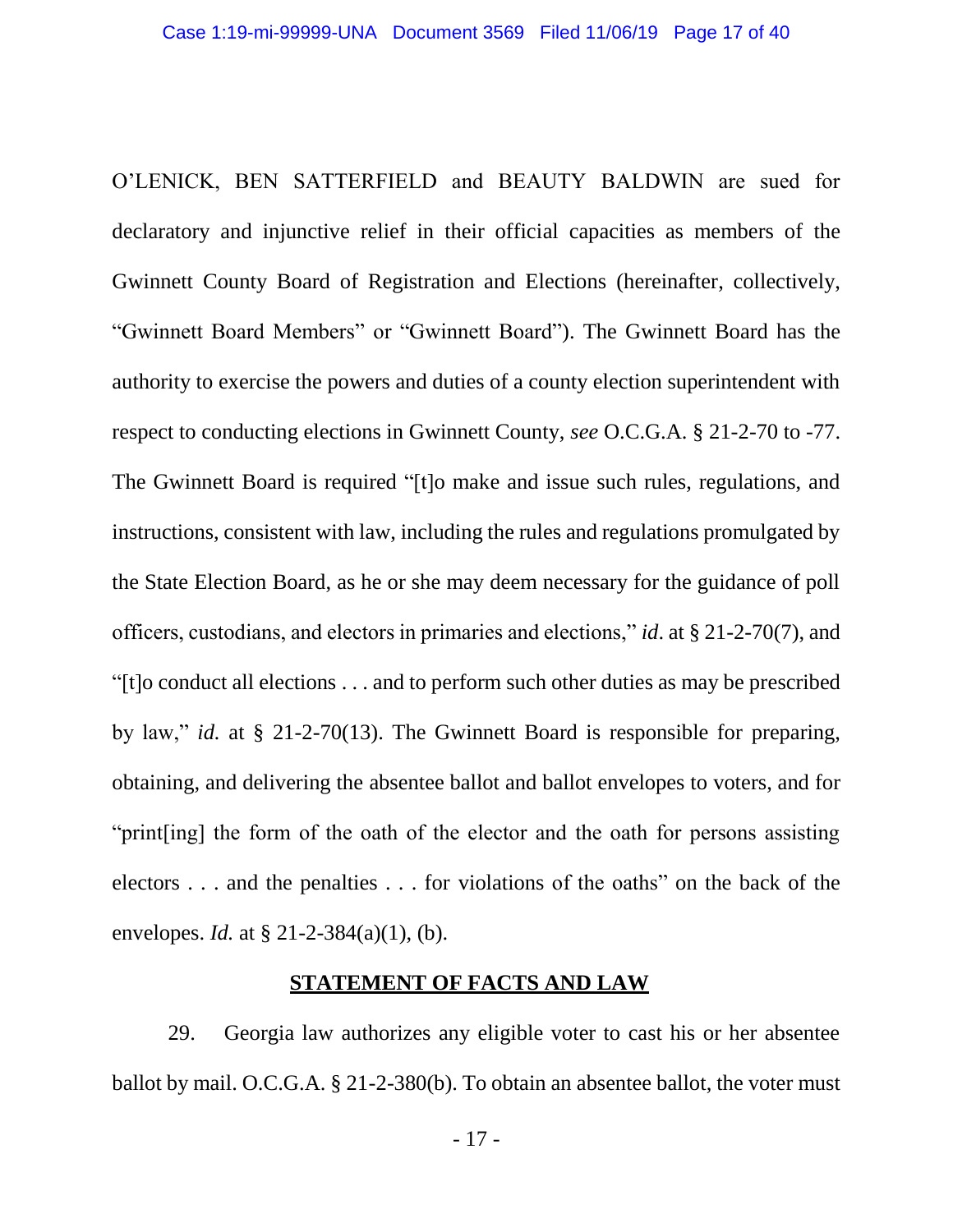submit a written application containing the voter's name, registration address, mailing address (if different), the election the voter wishes to participate in, and the name and relationship of the person requesting the ballot if other than the elector. *Id.* at § 21-2-381(a)(1)(A), (C). The voter may submit the application by mail, facsimile, email, or in person. *Id.* at § 21-2-381(a)(1)(A).

30. If the board of registrars or the absentee ballot clerk verifies that the voter is eligible to vote and verifies the voter's signature, the registrar or clerk mails out the absentee ballot within three business days of receiving the application. *Id.* at § 21-2-381(b)(1)-(2); Ga. Comp. R. & Regs. 183-1-14-.11.

31. When an absentee voter receives an official absentee ballot, he or she receives two envelopes. O.C.G.A. § 21-2-384(b). The voter must place the completed absentee ballot in the smaller of the two envelopes. *Id.* The smaller envelope must then be placed in the larger envelope, which contains the oath of the voter⸺referred to as an "elector" in the oath⸺and a line for the voter's signature on the back of the envelope. *Id.* at  $\S$  21-2-384(b)-(c).

32. The form of the oath is specified by O.C.G.A.  $\S$  21-2-384(c)(1), which states that: The oaths referred to in subsection (b) of this Code section shall be in substantially the following form:

I, the undersigned, do swear (or affirm) that I am a citizen of the United States and of the State of Georgia; that I possess the qualifications of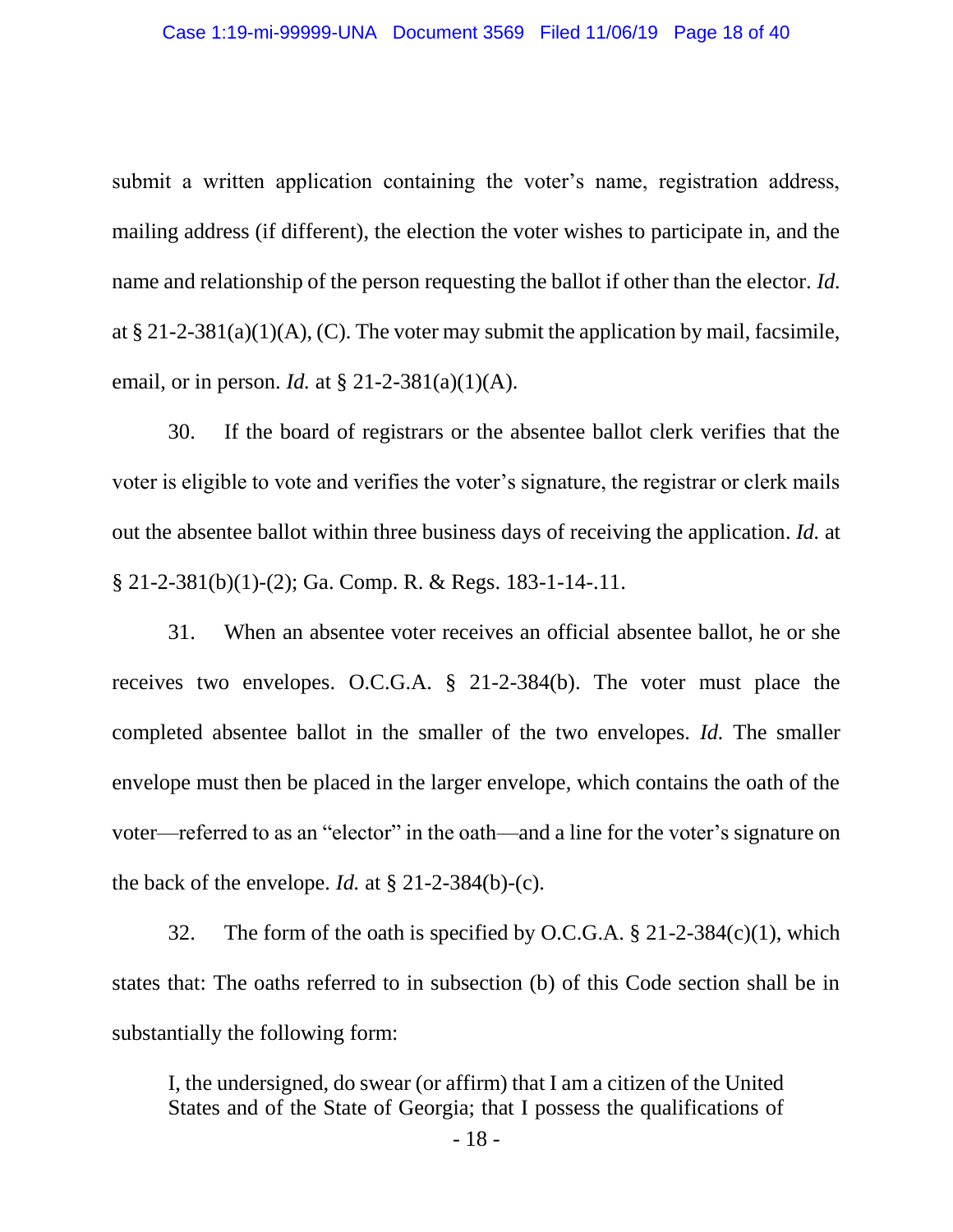an elector required by the laws of the State of Georgia; that I am entitled to vote in the precinct containing my residence in the primary or election in which this ballot is to be cast; that I am eligible to vote by absentee ballot; that I have not marked or mailed any other absentee ballot, nor will I mark or mail another absentee ballot for voting in such primary or election; nor shall I vote therein in person; and that I have read and understand the instructions accompanying this ballot; and that I have carefully complied with such instructions in completing this ballot. I understand that the offer or acceptance of money or any other object of value to vote for any particular candidate, list of candidates, issue, or list of issues included in this election constitutes an act of voter fraud and is a felony under Georgia law.

\_\_\_\_\_\_\_\_\_\_\_\_\_\_\_\_\_\_\_\_\_\_\_\_ Signature or Mark of Elector \_\_\_\_\_\_\_\_\_\_\_\_\_\_\_\_\_\_\_\_\_\_\_\_

Printed Name of Elector

 $\overline{a}$ 

33. The ballot envelope must also include an oath for those who are

assisting absentee voters, in substantially the following form: $2$ 

Oath of Person Assisting Elector (if any):

I, the undersigned, do swear (or affirm) that I assisted the above-named elector in marking such elector's absentee ballot as such elector personally communicated such elector's preference to me; and that such elector is entitled to receive assistance in voting under provisions of subsection (a) of Code Section 21-2-409.

This, the  $\_\_\_\_\_\_\_\$  day of  $\_\_\_\_\_\_\_\_\_\_\_\.\_$ 

 $2$  Before the General Assembly amended the law in April 2019, the oath required the voter include the county in which they reside, residential address, and birth year. O.C.G.A. § 21-2-384(c)(1) (July 2017).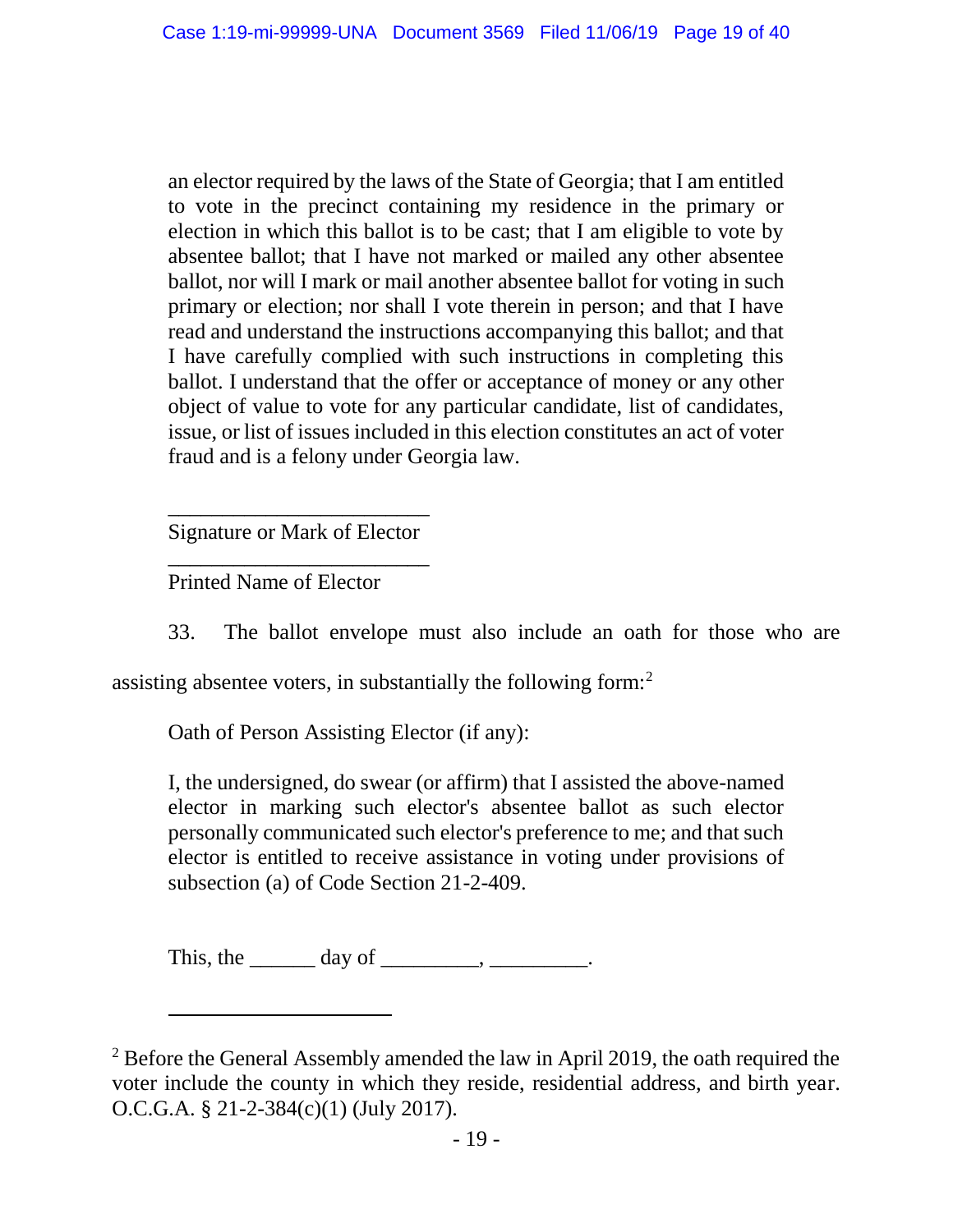Signature of Person Assisting Elector

\_\_\_\_\_\_\_\_\_\_\_\_\_\_\_\_\_\_\_\_\_\_\_\_\_\_\_\_\_\_\_\_\_\_

Reason for assistance (Check appropriate square):

 $\Box$  Elector is unable to read the English language.

 $\Box$  Elector requires assistance due to physical disability....

Georgia law provides that any person who knowingly falsifies information so as to vote illegally by absentee ballot or who illegally gives or receives assistance in voting, as specified in Code Section 21- 2-568 or 21-2-573, shall be guilty of a felony.

O.C.G.A. § 21-2-384(c)(1).

34. Upon completing the absentee ballot, the voter must secure the ballot in the small envelope, enclose it in the larger envelope, sign the oath on the back of the envelope, and return it to the board of registrars or absentee clerk by mail or in person. *Id*. at § 21-2-386(a)(1).

35. All absentee ballots must be received by 7:00 p.m. on Election Day to be counted. *Id.* at § 21-2-386(a)(1)(F).

36. Pursuant to O.C.G.A.  $\S$  21-2-386(a)(1)(B), "[u]pon receipt of each ballot," the registrar or clerk must inspect the information on the oath, including the voter's signature, and compare the signature to the signature on the voter's registration card or absentee ballot application to determine whether they match.

37. If a signature is missing from the oath on the absentee ballot envelope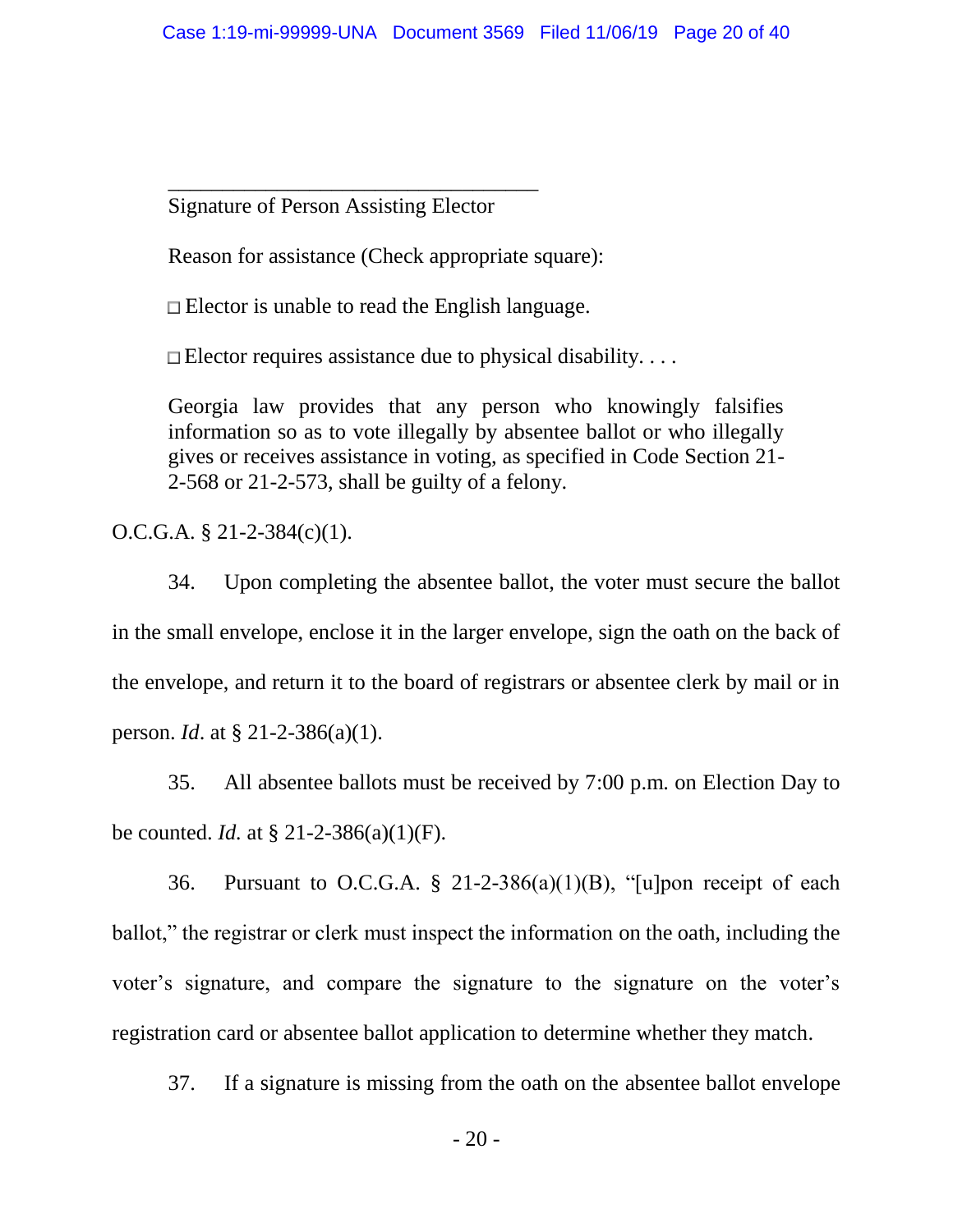or "does not appear to be valid," (i.e. mismatched), the clerk must "write across the face of the envelope 'Rejected,' giving the reason therefor. . . . [and] shall promptly notify the elector of such rejection." *Id.* at § 21-2-386(a)(1)(C).

38. Absentee ballots that have been marked "Rejected" for missing or mismatched signatures will only be counted only if: (1) the voter submits "an affidavit to the board of registrars or absentee ballot clerk" along with a copy of an accepted form of identification no later than three days following the election, *id.* at  $\S$ § 21-2-386(a)(1)(C),-417(c), -419(c); (2) the affidavit is in the proper form such that it "affirm[s] that the ballot was submitted by the elector, is the elector's ballot, and that the elector is registered and qualified to vote in the primary, election, or runoff in question, *id.* at  $\S$  21-2-386(a)(1)(C); and (3) "the board of registrars or absentee ballot clerk finds the affidavit and identification to be sufficient," *id*.<sup>3</sup>

39. Voters whose absentee ballots have been marked "Rejected" must submit the cure affidavit and a copy of an accepted ID no later than three days after

 $\overline{a}$ 

<sup>&</sup>lt;sup>3</sup> Though the law now provides voters with an opportunity to cure a missing signature, Georgia regulations inconsistently provide that "[i]f the board of registrars or absentee ballot clerk rejects" an absentee ballot for a missing signature, the voter "shall be provided the opportunity to vote in the [given election] either *by applying for a second absentee ballot* prior to the day before such [election] or *by voting in person* at the [voter's] polling place on the day of the [election]." Ga. Comp. R. & Regs. 183-1-14-.09 (emphasis added).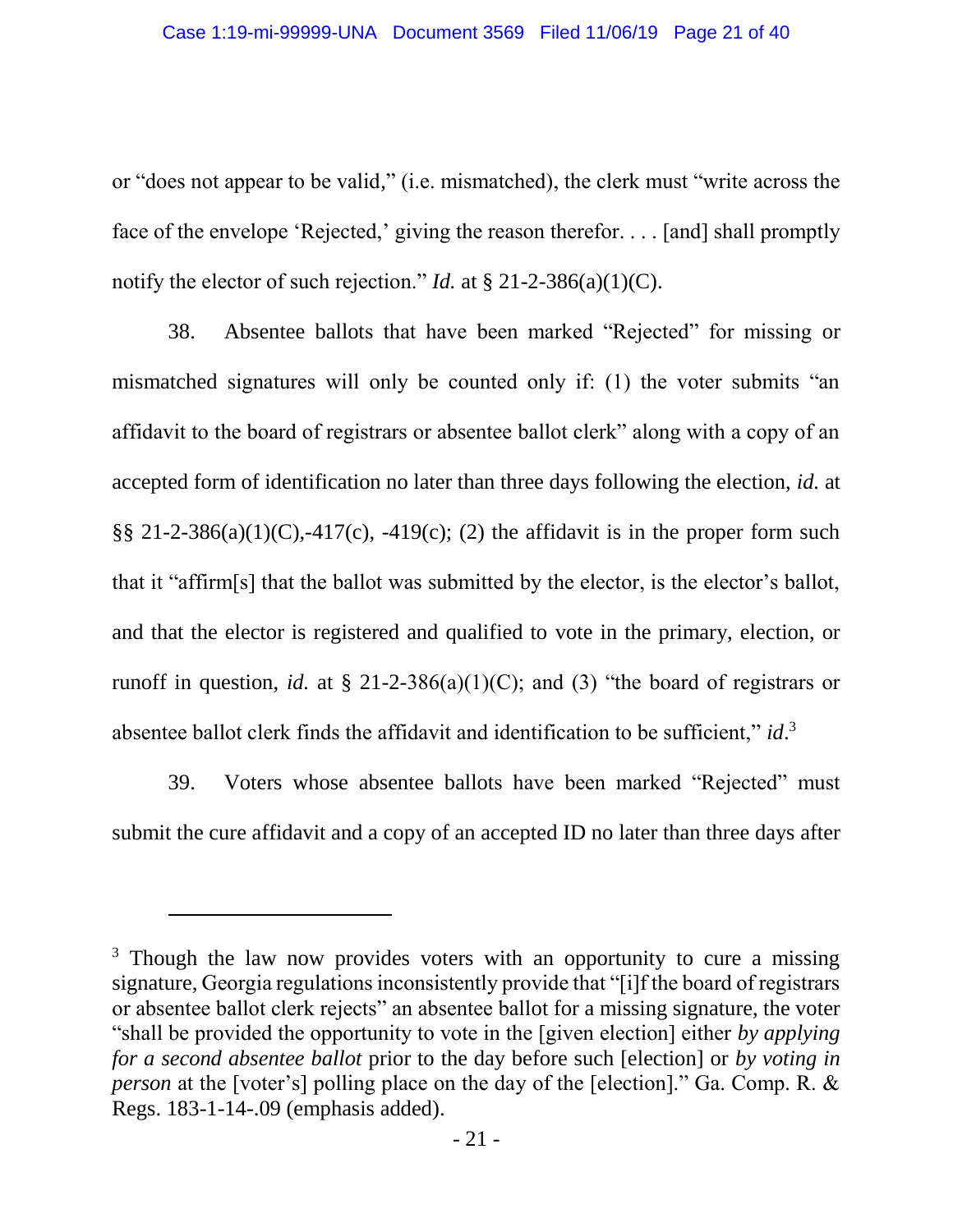the day of the election to cure the missing or mismatched signature. O.C.G.A. §§ 21-  $2-386(a)(1)(C)$ ,  $-419(c)$ .

40. As described above, the law does not define "prompt" notification; nor does it specify the method of notification a board of registrars or absentee clerk must use. And, neither the Secretary nor the State Election Board has issued rules or regulations defining or identifying the proper form of prompt notification.

41. As a result, counties inconsistently interpret the promptness of the notice required and employ varying methods of contacting voters. For example, during the 2018 general election Gwinnett County sent notice by mail within three days of marking the absentee ballot "Rejected." Thus, voters whose absentee ballots arrived on election day did not receive notice until the cure period had ended. These voters were ultimately disenfranchised. Likewise, voters whose absentee ballots were received and reviewed within two days of the election were given only one or two days to cure their absentee ballot.

42. Given that absentee ballots are valid if received by 7:00 p.m. on Election Day, *id.* at § 21-2-386(a)(1)(F), and that voters have three days after the day of the election to cure a missing or mismatched signature, *id.* at §§ 21-2-  $386(a)(1)(C)$ ,  $-419(c)$ , had voters received sufficient notice, there is no reason that they could not have cured their absentee ballots as the law contemplates.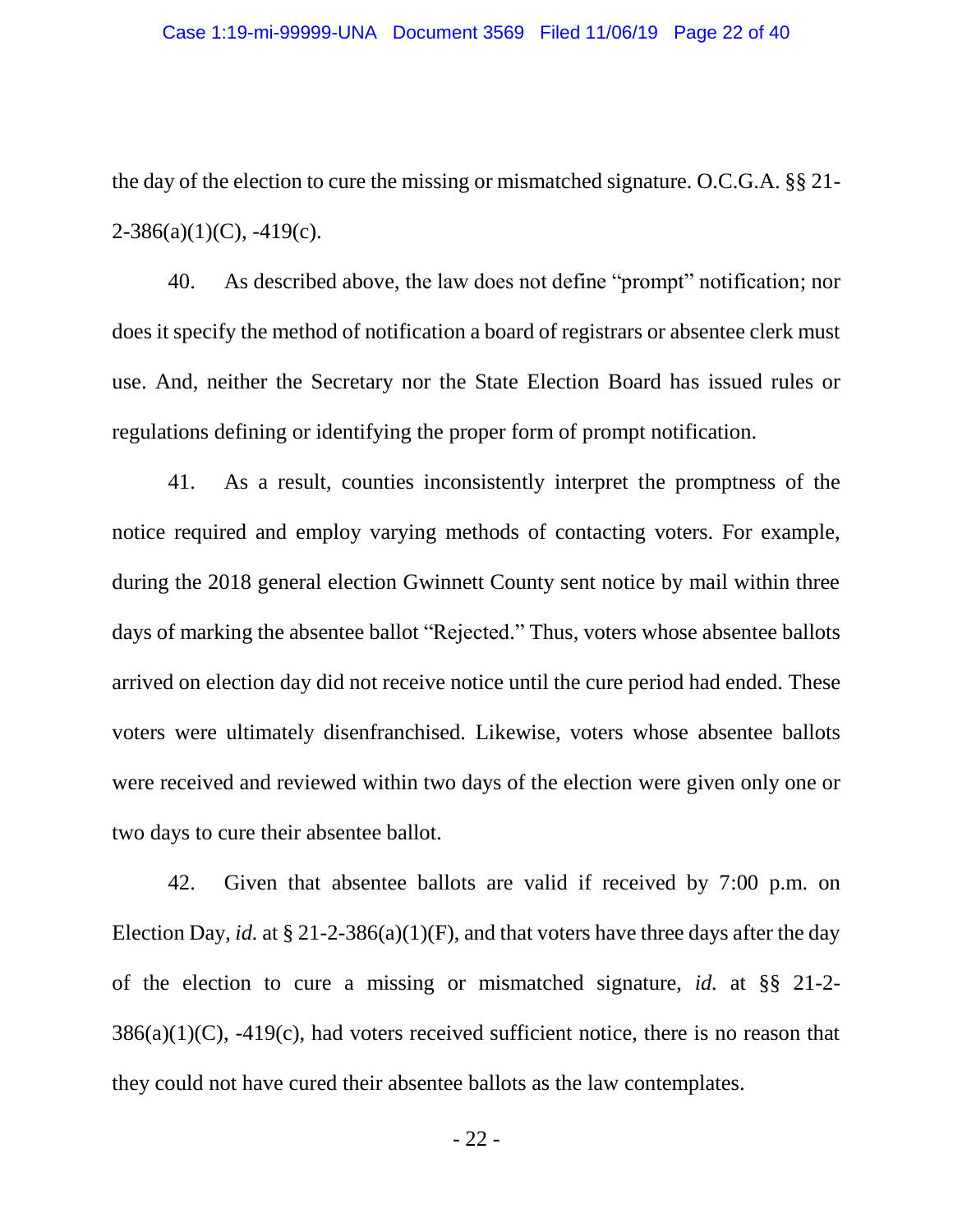43. By contrast, during the 2018 general election, election officials in Forsyth and Bulloch Counties first attempted to call and/or email voters to inform them that their signatures were "invalid" or missing from their absentee ballots and to encourage them to cure their ballots, meaning that these voters were informed of the defect nearly instantaneously and, solely because of where they lived, were given a meaningful opportunity to cure.

44. The impact of Georgia's standardless notification procedure is demonstrated by the varying rejection rates across the state. Of the 30,214 absentee ballots cast in Gwinnett County during the 2018 general election, County Election Officials rejected 117 of them for missing signatures, which accounts for nearly 7 percent of the total absentee ballots rejected in Georgia (1,690). Of the 30,877 absentee ballots received in Cobb County, election officials rejected just twenty for missing or mismatched signatures (3 percent of the 662 absentee ballots rejected in the county). In Forsyth County, officials rejected 99 out of the 5,228 absentee ballots cast (1.9 percent); 25 of those ballots were rejected for missing or mismatched signatures (25 percent of the rejected ballots). Given the lack of uniformity among the counties, the risk of disenfranchisement will continue to be dependent on where a voter lives and how that county chooses to contact the voter under the current law.

45. While the standardless process for notifying absentee voters of missing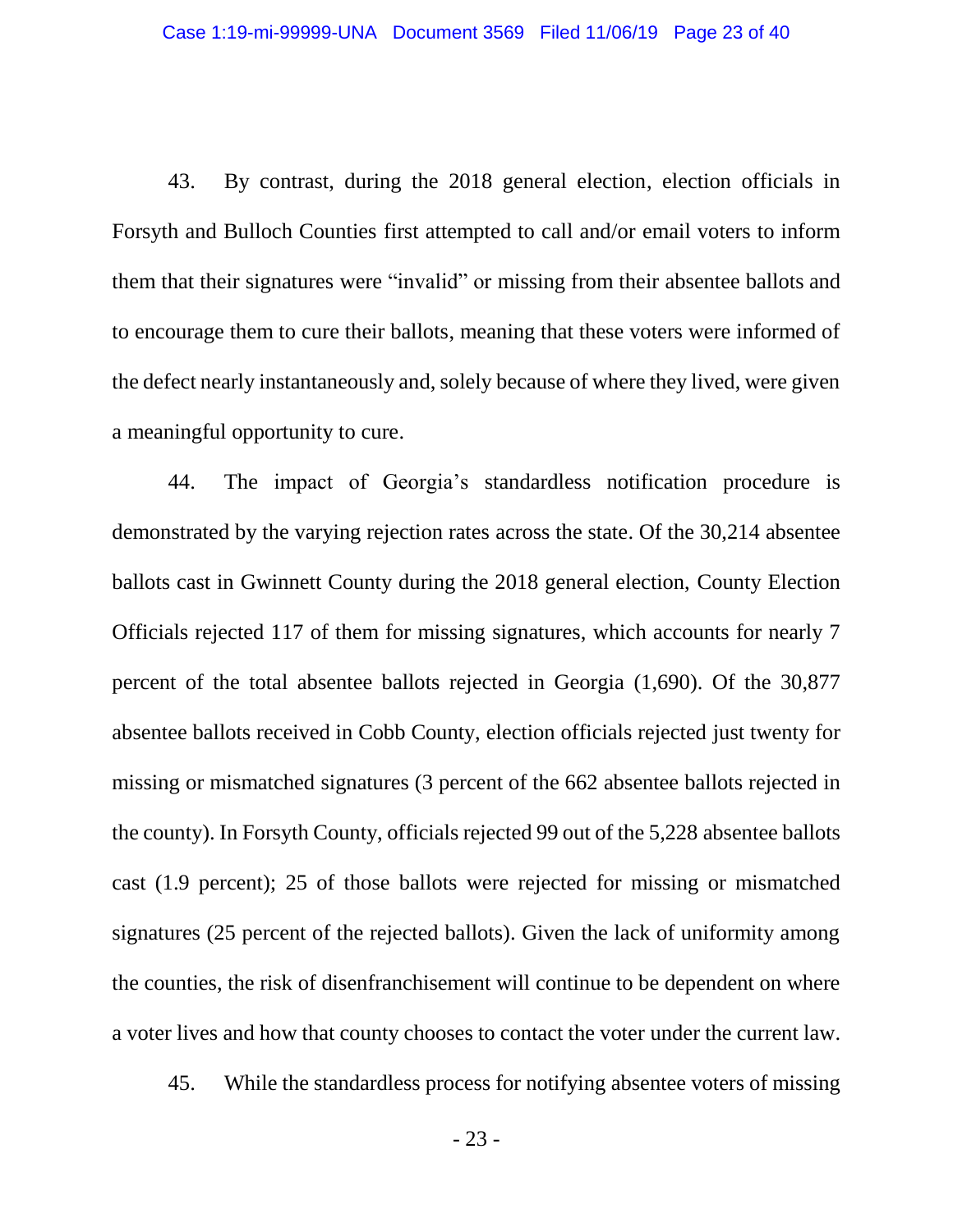or mismatched signatures leaves all absentee voters across Georgia at risk of disenfranchisement, the burden is exacerbated in Gwinnett County due to the deficient design of the County's absentee ballot envelope. This is particularly concerning because more than 44.5 percent of the registered vote of Gwinnett County are people of color, with black or African-American voters making up onethird (27 percent) of Gwinnett County's active voting population, and the Hispanic/Latino population making up 8.7 percent of active voters. Gwinnett County also has the largest number of active American Indian or Alaskan Native voters, Asian or Pacific Islander voters, and Hispanic/Latino voters in the State. During the 2018 general election, ballots cast by African Americans and Hispanics/Latinos made up 49 percent of rejected absentee ballots in the County.

46. Georgia law provides that each county superintendent must design the absentee ballot envelope to include the oath specified by the Secretary and described in O.C.G.A. § 21-2-384(c)(1). *See id.* § 21-2-384(a)(1), (b), (c).

47. The ballot envelope designs, however, can vary based on countyspecific needs. For example, Gwinnett County is the only county in the State required under federal mandate to provide all voting materials in both English and Spanish, given its large Hispanic/Latino population. Thus, as described above, Gwinnett County's absentee ballot envelope design differs from other counties'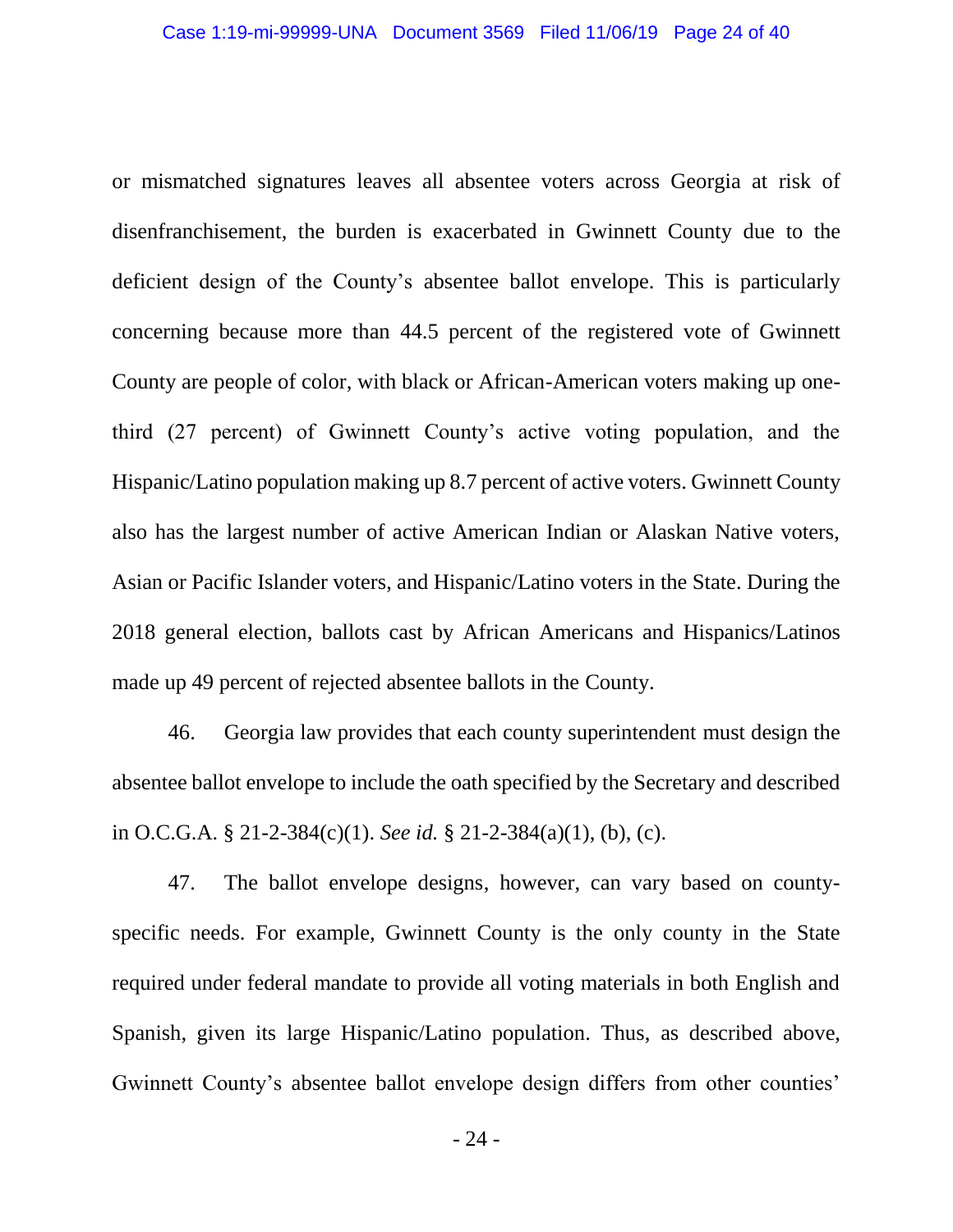envelopes.

48. As a result, unlike the simpler and easier to read absentee ballot envelopes in Fulton or Dekalb Counties, Gwinnett County's ballot is nearly illegible. The oath is printed on absentee ballot envelopes in small, approximately 6.5-point font in both English and Spanish. At the top of the envelope, the English and Spanish oaths are on top of each other; but on the bottom, the English and Spanish oaths for assisting electors are on the left and right side, respectively. The envelope's poor design is cramped and difficult for voters to read and understand. By way of example, below is the back of the absentee ballot envelope used during the November 2018 general election: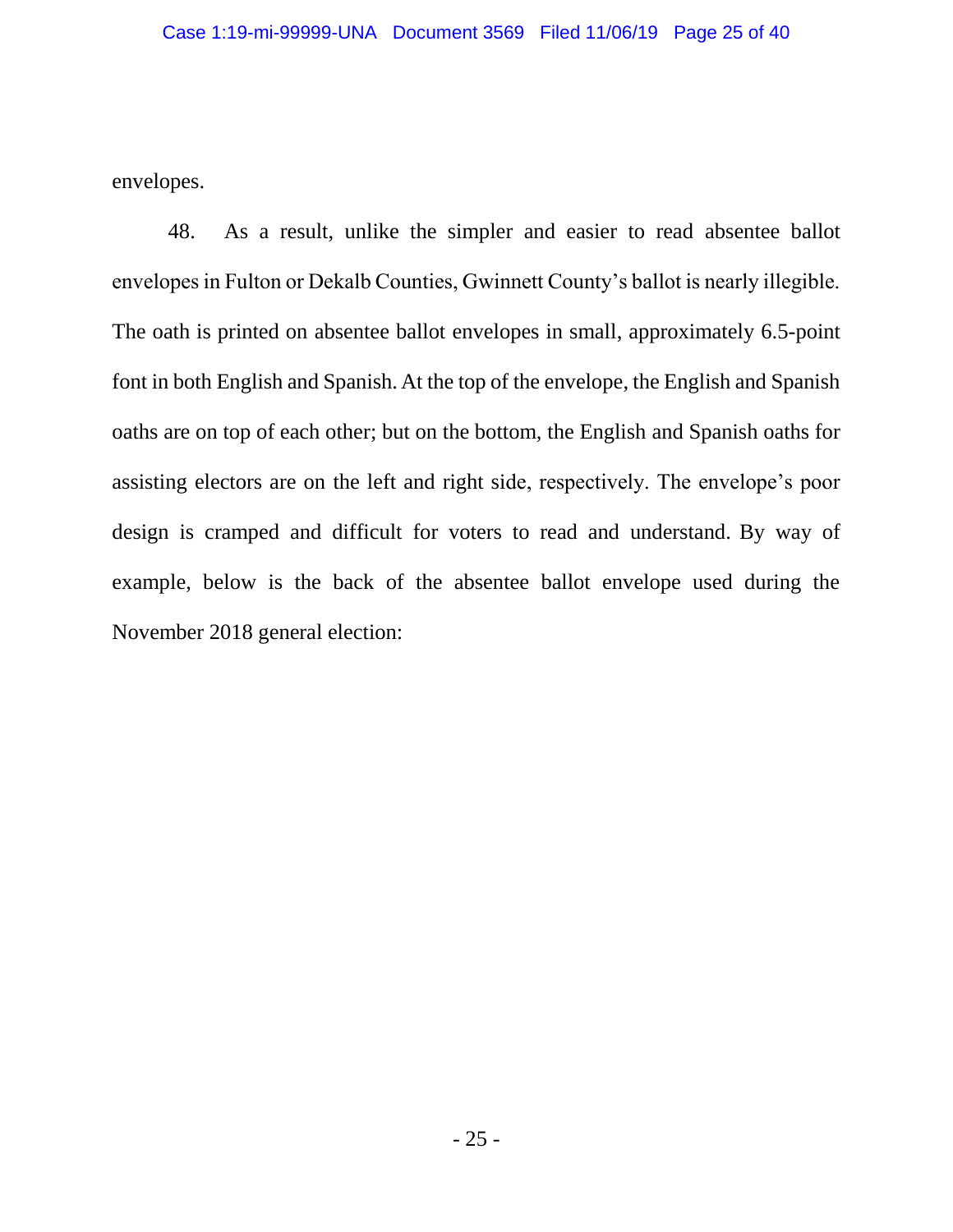

I, the undersigned, do swear (or affirm) that I am a citizen of the United States and of the State of Georgia; that my residence address, for voting purposes, is as listed below, County, Georgia; that I possess the qualifications of an elector required by the laws of the State of Georgia; that I am entitled to vote in the precinct containing my residence in the primary or election in which this ballot is to be cast; that I am eligible to vote by absentee ballot; that I have not marked or mailed any other absentee ballot, nor will I mark or mail another absentee ballot for voting in such primary or election; nor shall I vote therein in person; and that I have read and understand the instructions accompanying this ballot; and that I have carefully complied with such instructions in completing this ballot. I understand the offer or acceptance of money or any other object of value to vote for any particular candidate, list of candidates, issue, or list of issues included in this election constitutes an act of voter fraud and is a felony under Georgia law O.C.G.A. Section 21-2-384(c), and O.C.G.A. Section 21-2-570.

#### **JURAMENTO DEL ELECTOR**

Yo, el abajo firmante, juro (o afirmo) que, soy un ciudadano de los Estados Unidos y del Estado de Georgia; que mi domicilio para efectos de votación es como se muestra en la parte inferior, Condado de Georgia; que cumplo los requisitos de un elector requeridos por las leyes del Estado de Georgia; que tengo derecho a votar en el distrito que comprende mi residencia en la elección primaria o en la elección en que este voto será emitido; que califico para votar mediante boleta de voto ausente; que no he marcado o enviado por correo ninguna otra boleta de voto ausente para votar en dicha elección primaria o en dicha elección y que tampoco votaré en ese lugar en persona; que he leído y entendido las instrucciones que acompañan esta boleta, y que he cumplido cuidadosamente las instrucciones para completarla. Entiendo que la oferta o la aceptación de dinero o cualquier otro objeto de valor para votar por un candidato en particular, lista de candidatos, tema o lista de temas incluidos en esta elección constituye un acto de fraude electoral y es un delito grave bajo la ley de Georgia O.C.G.A. Section 21-2-384(c), y O.C.G.A. Section 21-2-570.

Elector's Residence Address/Dirección de Residencia del Elector

(Street Name/Nombre de la calle) (Street Number/Número de la calle)

(Apartment/Apartamento)

(City/Ciudad)

(State/Estado) (Zip Code/Código postal)

Year of Elector's Birth/Año de nacimiento del elector:

Sign here/Firme aquí:

sellado?

colocado su boleta en el sobre blanco y lo ha

¿Ha

envelope

white

your you placed

Have

estampillas?

suficiente

colocado

iHa  $15<sup>2</sup>$ 

sufficient postage?

affixed

nok ballot in the

Have

firmado el juramento?

completado y

iHa

oath? sealed

the and

**Pa** 

nok

tave

STOP / Haga una pausa

(SIGNATURE OR MARK OF ELECTOR/FIRMA O MARCA DEL ELECTOR)

#### OATH OF PERSON ASSISTING ELECTOR (IF ANY)

I, the undersigned, do swear (or affirm) that I assisted the above-named elector in marking such elector's absentee ballot as such elector personally communicated such elector's preference to me, and that such elector is entitled to receive assistance in voting under provisions of subsection<br>(a) of Code Section 21-2-409. This, the \_\_\_\_\_\_\_ day of  $.20$ 

SIGNATURE OF PERSON ASSISTING ELECTOR

#### **Relationship to Elector**

Reason for assistance (Check appropriate square):

Elector is unable to read the English language.

Elector requires assistance due to physical disability.

**PENALTIES:** Georgia law provides, in subsection (b) of Code Section 21-2-409, that no person shall assist more than ten electors in any primary, election, or runoff in which there is no federal candidate on the ballot. Georgia law further provides that any person who knowingly falsifies information so as to vote illegally by absentee ballot or who illegally gives or receives assistance in voting, as specified in Code Sections 21-2-568, 21-2-573 or 21-2-579 shall be guilty of a felony.

**CIV-M-US-18** 

#### **JURAMENTO DE LA PERSONA QUE ASISTE AL ELECTOR (SI CORRESPONDE)**

Yo, el abajo firmante, juro (o afirmo) que ayudé al elector antes nombrado a marcar su boleta de voto ausente con la preferencia que me comunicó personalmente ese elector y que dicho elector tiene el derecho de recibir asistencia para votar en virtud de las disposiciones del inciso (a) de la sección 21-2-409 del código. Este, el día \_ de  $del 20$ 

FIRMA DE LA PERSONA QUE ASISTE AL ELECTOR

**RELACIÓN CON DICHA PERSONA** 

Razón para recibir asistencia (Marque la casilla adecuada):

El elector es incapaz de leer el idioma inglés.

El elector necesita asistencia debido a una discapacidad física.

**SANCIONES:** La ley de Georgia establece en el inciso (b) de la sección 21-2-409 del código que ninguna persona<br>asistirá a más de diez electores en cualquier elección primaria, elección o segunda vuelta en la que no haya ningún candidato federal en la boleta. La ley de Georgia establece<br>que toda persona que falsifique información deliberadamente para votar de manera ilegal mediante boleta de voto ausente<br>o que de manera ilegal dé o reciba asistencia para votar<br>como se específica en las secciones 21-2-568, 21-2-573 o 21-2-579 del código será culpable de un delito grave.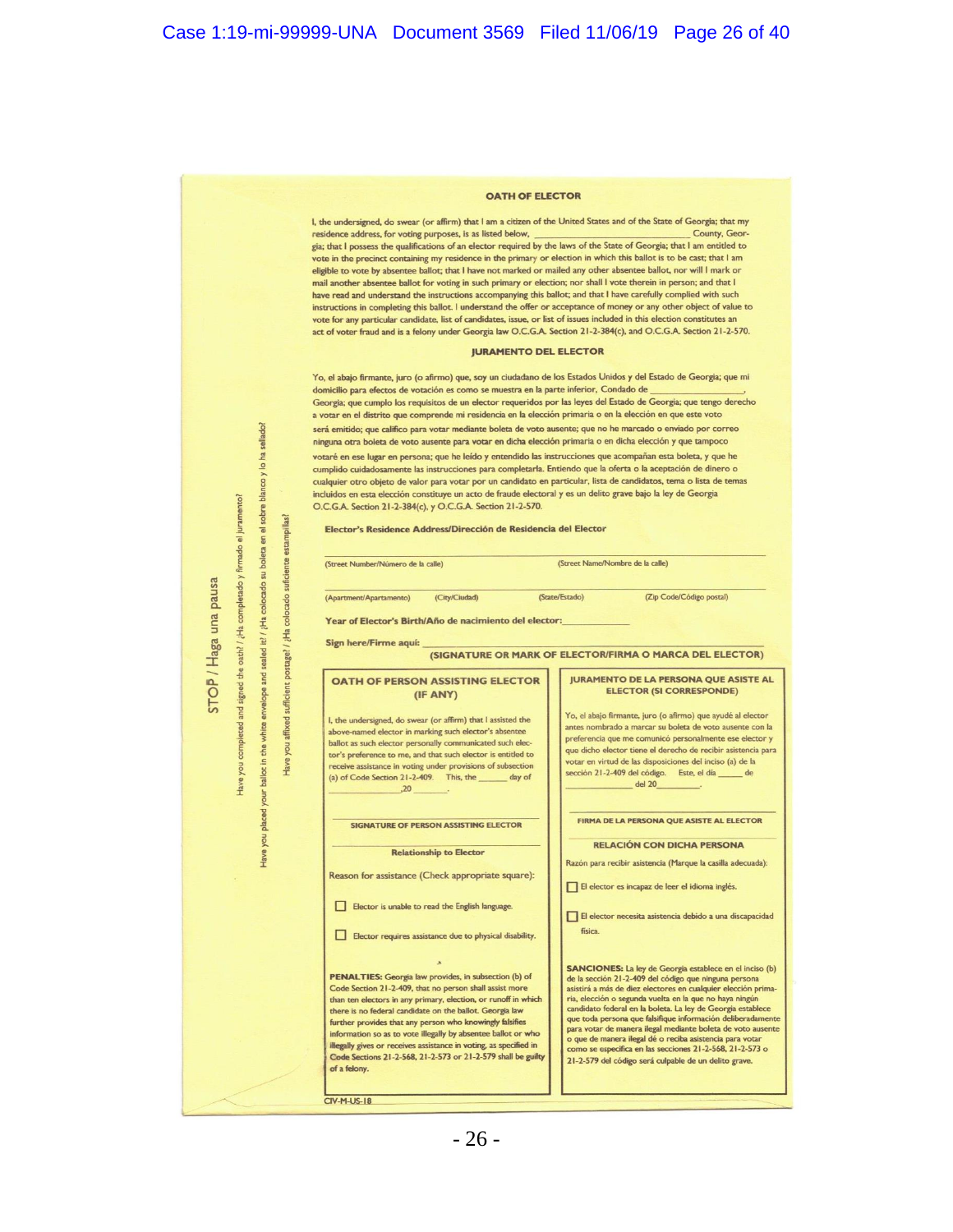49. At least one study has shown that rejection of absentee ballots for technical errors such as failing to sign the absentee envelope is caused by poorly designed and unusable absentee ballot envelopes. Brennan Center, *Better Design, Better Elections* at 30-33, https://www.brennancenter.org/sites/default/files/2019- 08/Report\_Better\_Design\_ Better\_Elections.pdf (last visited, Nov. 4, 2019). And when the envelopes are redesigned to be clearer and more readable, the number of unsigned ballots significantly decreases. *Id.*

50. Though the 2019 amendments to O.C.G.A.  $\S 21-2-384(c)(1)$  ensure that the voter's address and birth year will be removed from the oath above, because the oath contains largely the same language as before, it is anticipated that Gwinnett County's updated absentee ballot envelope will be substantially similar to the format set out above, meaning that it will continue to be dense and unreadable, confusing voters and making it difficult for them to properly complete their absentee ballot envelope.

51. Given the poor design of Gwinnett County's absentee ballot envelope, and the grossly inadequate notification procedures described *supra*, the County unsurprisingly rejects absentee ballots at an alarmingly higher rate than other counties for missing or mismatched signatures. During the 2018 general election, even after multiple lawsuits prohibiting election officials from rejecting absentee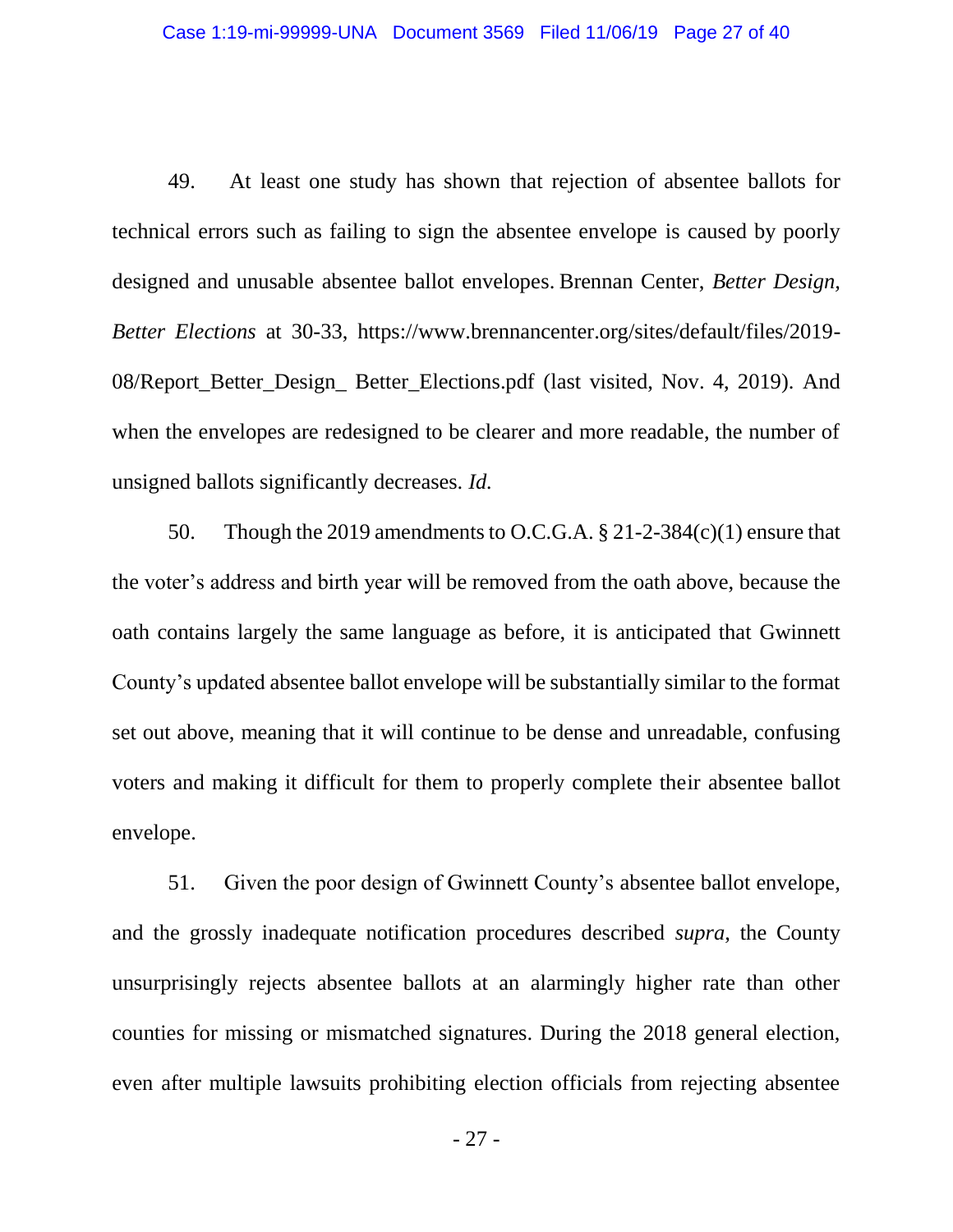ballots for missing or inaccurate oath information and permitting absentee voters to cure mismatched signatures on their absentee ballots, Gwinnett County still ultimately rejected 117 absentee ballots for missing or mismatched signatures.

52. Meanwhile other counties rejected a lower number of ballots for missing or mismatched signatures. For example, in Dekalb County during the 2018 general election, election officials rejected only 15 absentee ballots for missing or mismatched signatures. And in Fulton County, the most populous county in Georgia, election officials rejected just two ballots for a missing or mismatched signature. Indeed, Gwinnett County had a significantly higher rate of rejecting absentee voters than any other county in the state during the 2018 general election. This high rejection rate is particularly significant because Gwinnett County comprises approximately 8 percent of active voters in Georgia, the second largest number of active voters out of every county in the State. And the high absentee ballot rejection rate within Gwinnett County disproportionately impacts racial, ethnic, and language minorities.

53. The wide disparity in rejection rates between Gwinnett County and other counties in the state demonstrates that the deficient design, dense language, and small type of the oath on Gwinnett County's absentee ballot envelopes has caused voters to submit their ballots without properly completing the signature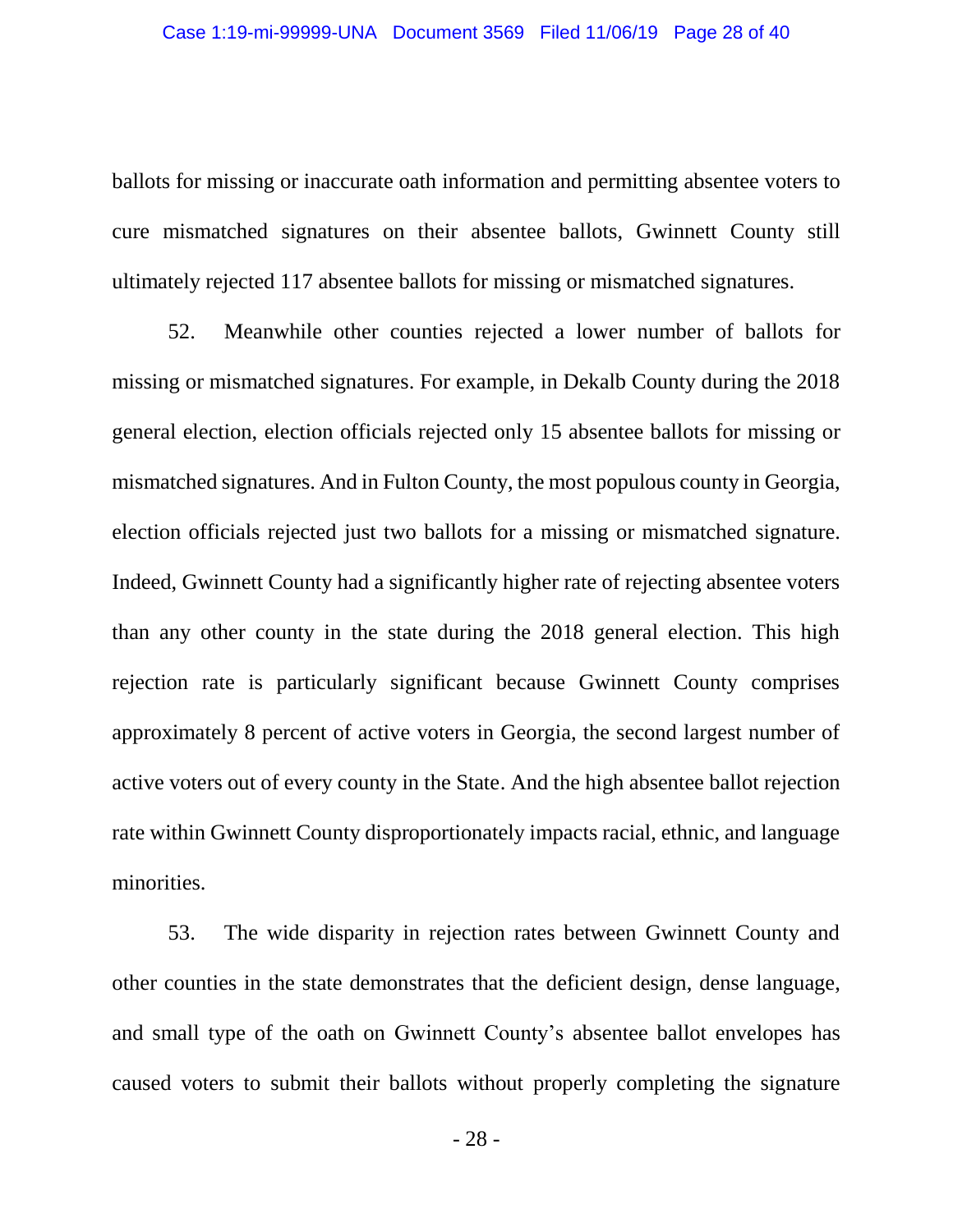requirement. And, as described above, even with changes to the oath for future elections as compared to the oath in 2018, the Gwinnett County absentee ballot envelope will continue to be confusing and illegible for voters.

#### **COUNT I**

## **Due Process U.S. Const. Amend. XIV, 42 U.S.C.** § **1983** *Denial of Procedural Due Process by Defendants Raffensperger and State Election Board Members*

54. Plaintiffs incorporate by reference and reallege all prior paragraphs of this Complaint and the paragraphs in the counts below as though set forth fully herein.

55. The Due Process Clause of the United States Constitution prohibits the states from depriving "any person of …liberty…without due process of law." U.S. Const. amend. XIV, § 1. This due process principle protects the fundamental right to vote. And "[h]aving induced voters to vote by absentee ballot, the State must provide adequate process to ensure that voters' ballots are fairly considered and, if eligible, counted." *Saucedo*, 335 F. Supp. 3d at 217.

56. Due process requires that all voters in Georgia be afforded a meaningful notice and an opportunity to cure missing or mismatched signatures before a voter's ballot is permanently rejected. The current "prompt notification" law set out in O.C.G.A. § 21-2-386(a)(1)(C) fails to provide such process and, as a result, voters'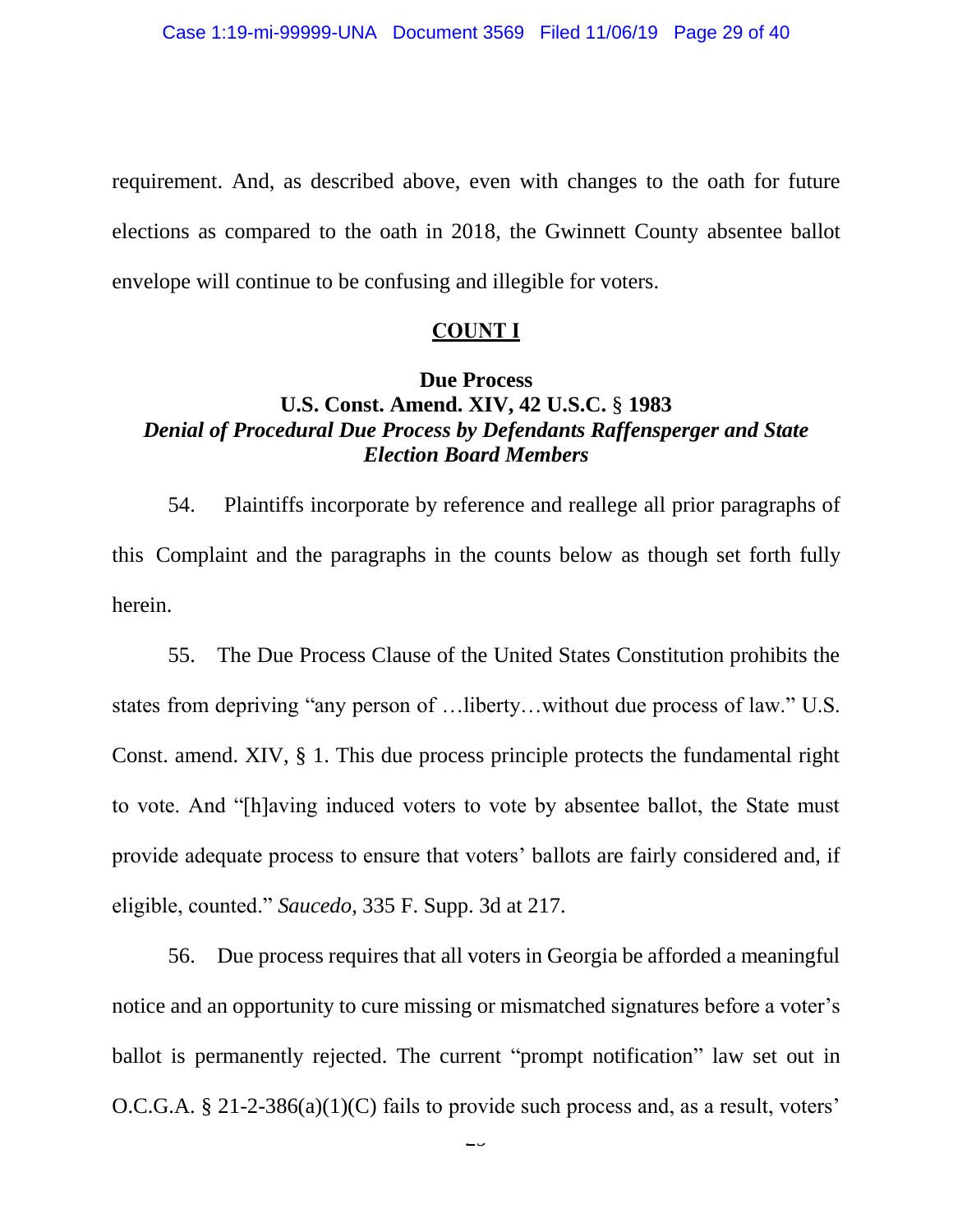ballots are not fairly considered and counted, even where the voter is wholly eligible to vote and, with proper notice, could have cured his or her absentee ballot.

57. As numerous other courts have found, a state's failure to ensure that all absentee ballots are not rejected before a voter is notified and provided a meaningful opportunity to be heard violates a voter's procedural due process rights. *See, e.g.*, *Saucedo*, 335 F. Supp. 3d at 222; *Martin v. Kemp*, 341 F. Supp. 3d at 1339–40; Zessar v. Helander, No. 1:05-cv-1917, 2006 WL 642646, at \*6-10 (N.D. Ill. Mar. 13, 2006), *vacated as moot sub. nom. Zessar v. Keith*, 536 F.3d 788 (7th Cir. 2008); *Raetzel v. Parks/Bellemont Absentee Election Bd., 762 F. Supp. 1354, 1357-58 (D.*) Ariz. 1990).

58. Because voting is a fundamental right, the risk that even one person will be disenfranchised for failure to include a signature or for a mismatched signature given the differing interpretations and procedures for prompt notice is too significant for Georgia to justify depriving absentee voters a uniform pre-rejection notice that ensures a meaningful opportunity to be heard.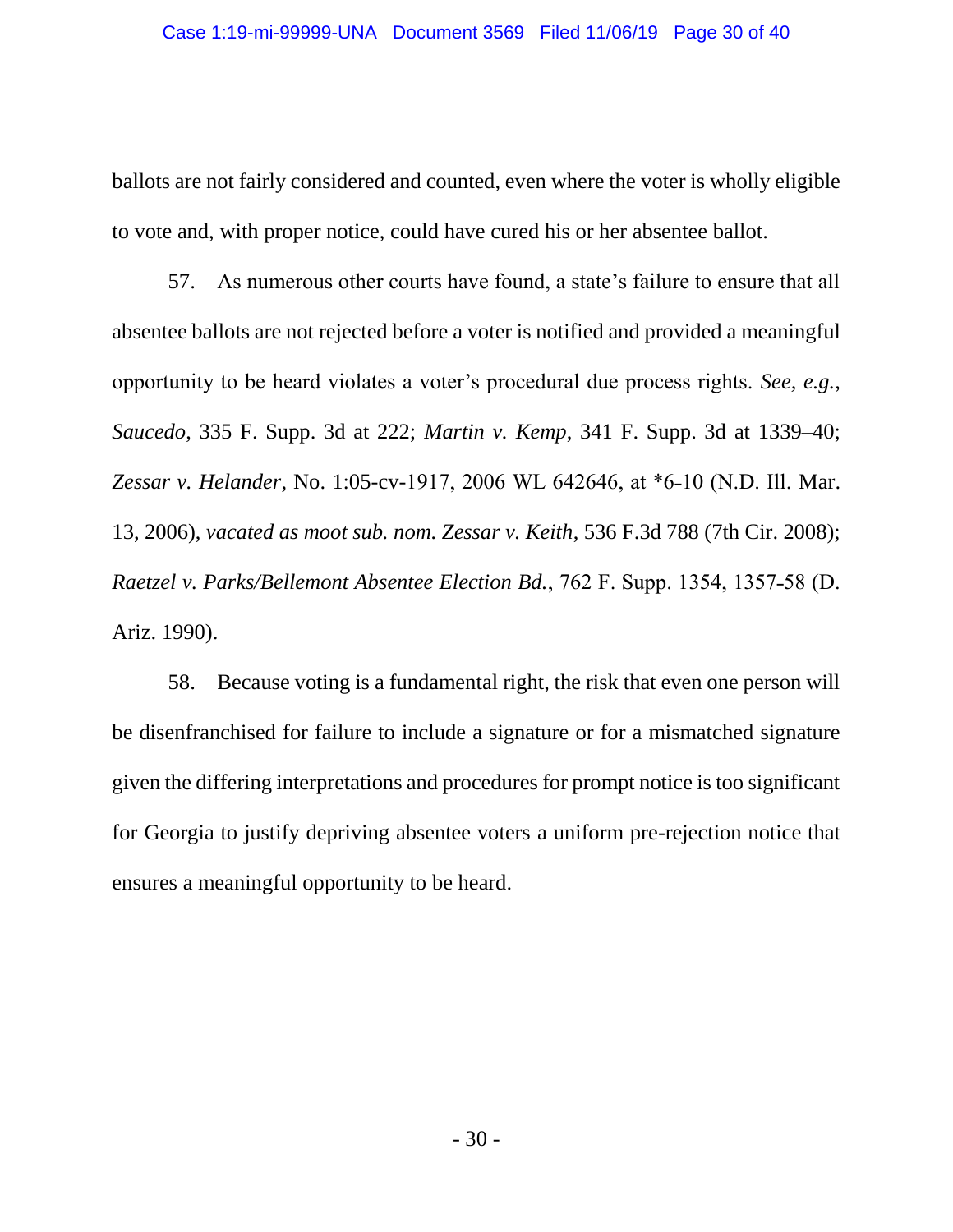#### **COUNT II**

### **EqualProtection**

## **U.S. Const. amend. XIV, 42 U.S.C. § 1983** *Infringement of the Fourteenth Amendment's Guarantee of Equal Protection by Defendants Raffensperger and State Election Board Members*

59. Plaintiffs incorporate by reference and reallege all prior paragraphs of this Complaint and the paragraphs in the counts below as though set forth fully herein.

60. The Equal Protection Clause of the Fourteenth Amendment to the United States Constitution prohibits states from "deny[ing] to any person within its jurisdiction the equal protection of the laws." U.S. Const. amend. XIV, § 1. This constitutional provision requires "that all persons similarly situated should be treated alike." *City of Cleburne v. Cleburne Living Ctr.*, 473 U.S. 432, 439 (1985); *see also Bush v. Gore*, 531 U.S. 98, 104–05 (2000) ("Having once granted the right to vote on equal terms, the State may not, by later arbitrary and disparate treatment, value one person's vote over that of another[,]" and holding Equal Protection Clause applies to "the manner of [the] exercise [of voting].").

61. The varied county by county interpretations of "promptly notify" under O.C.G.A. § 21-2-386(a)(1)(C) subject similarly situated absentee voters to differing standards under each county's application of the provision, resulting in some voters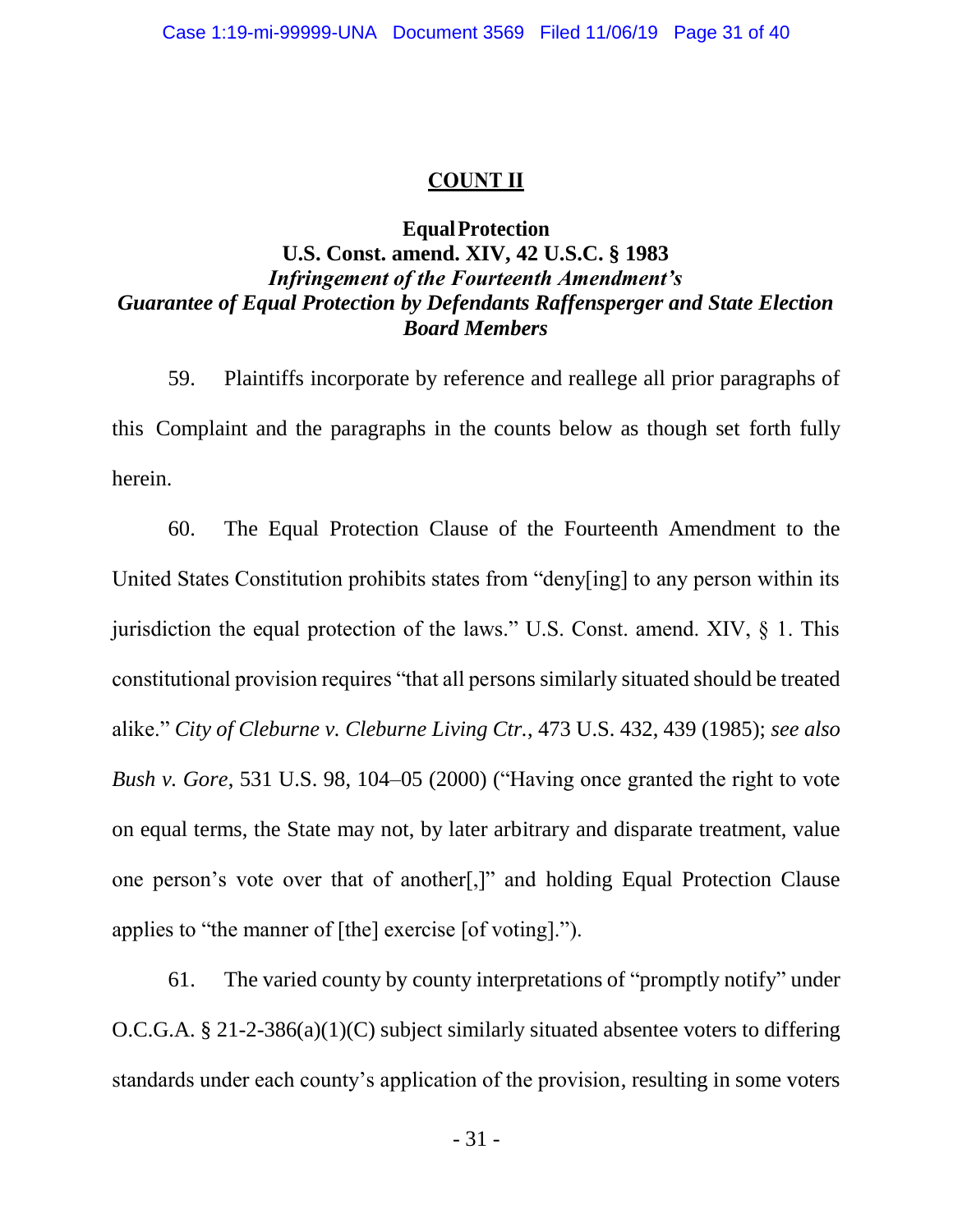being wholly disenfranchised and/or having less time to cure their absentee ballots than other voters solely based on where they live.

62. Defendants Raffensperger and the State Election Board Members have failed to ensure that Georgia absentee voters are treated equally regardless of the county in which they reside. Due to this disparate treatment, certain absentee voters who cast ballots in the upcoming 2020 election will face burdens and infringements on their fundamental right to vote that other, similarly situated voters will not face due solely to the county in which they vote.

63. Defendants' unequal treatment of these voters is not justified by, and is not necessary to promote, any substantial or compelling state interest that cannot be accomplished by other, less restrictive means.

64. Based on the foregoing, Defendants Raffensperger and the State Election Board Members, acting under color of state law, have deprived and will continue to deprive Plaintiffs, their constituents, and other Georgia voters of equal protection under the law secured to them by the Fourteenth Amendment to the United States Constitution and protected by 42 U.S.C. § 1983.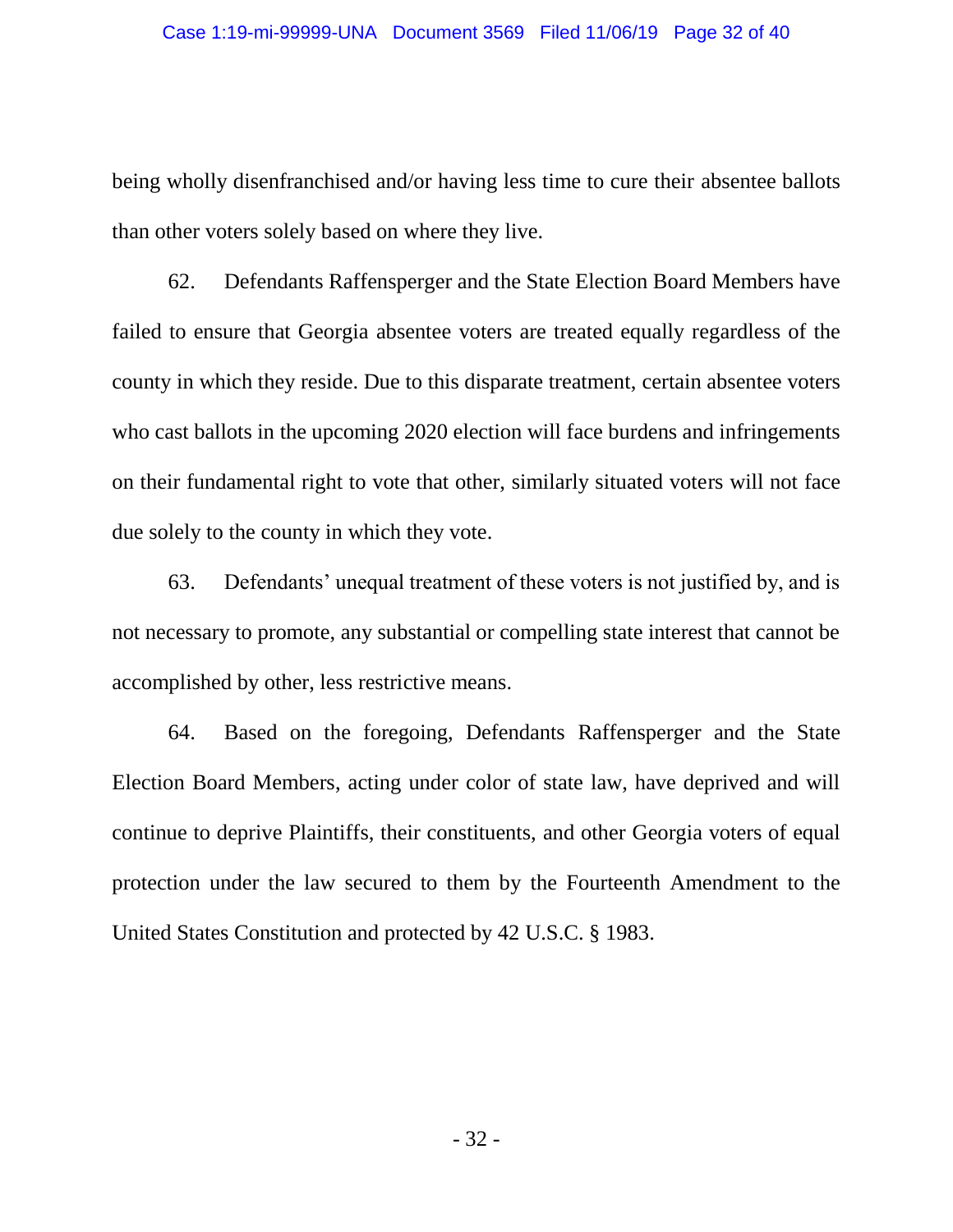### **COUNT III**

## **First Amendment and Equal Protection U.S. Const. amends. I, XIV, 42 U.S.C. § 1983** *Undue Burden on the Right to Vote by Defendants Raffensperger and State Election Board Members*

65. Plaintiffs incorporate by reference and reallege all prior paragraphs of this Complaint and the paragraphs in the counts below as though set forth fully herein.

66. Under the First Amendment and the Equal Protection Clause of the Fourteenth Amendment, a court considering a challenge to a state election law must carefully balance the character and magnitude of the injury to First and Fourteenth Amendment rights that the plaintiff seeks to vindicate against the justifications put forward by the State for the burdens imposed by the rule. *See Burdick v. Takushi*, 504 U.S. 428, 434 (1992); *Anderson v. Celebrezze*, 460 U.S. 780, 789 (1983). "However slight th[e] burden may appear, . . . it must be justified by relevant and legitimate state interests sufficiently weighty to justify the limitation." *Crawford v. Marion Cty. Election Bd.*, 553 U.S. 181, 191 (2008) (Stevens, J., controlling opinion) (internal quotation marks omitted).

67. The counties' standardless interpretations of "promptly notify" under O.C.G.A. § 21-2-386(a)(1)(C) impose a severe burden on the right to vote for absentee voters across the state, leaving them at risk of being wholly disenfranchised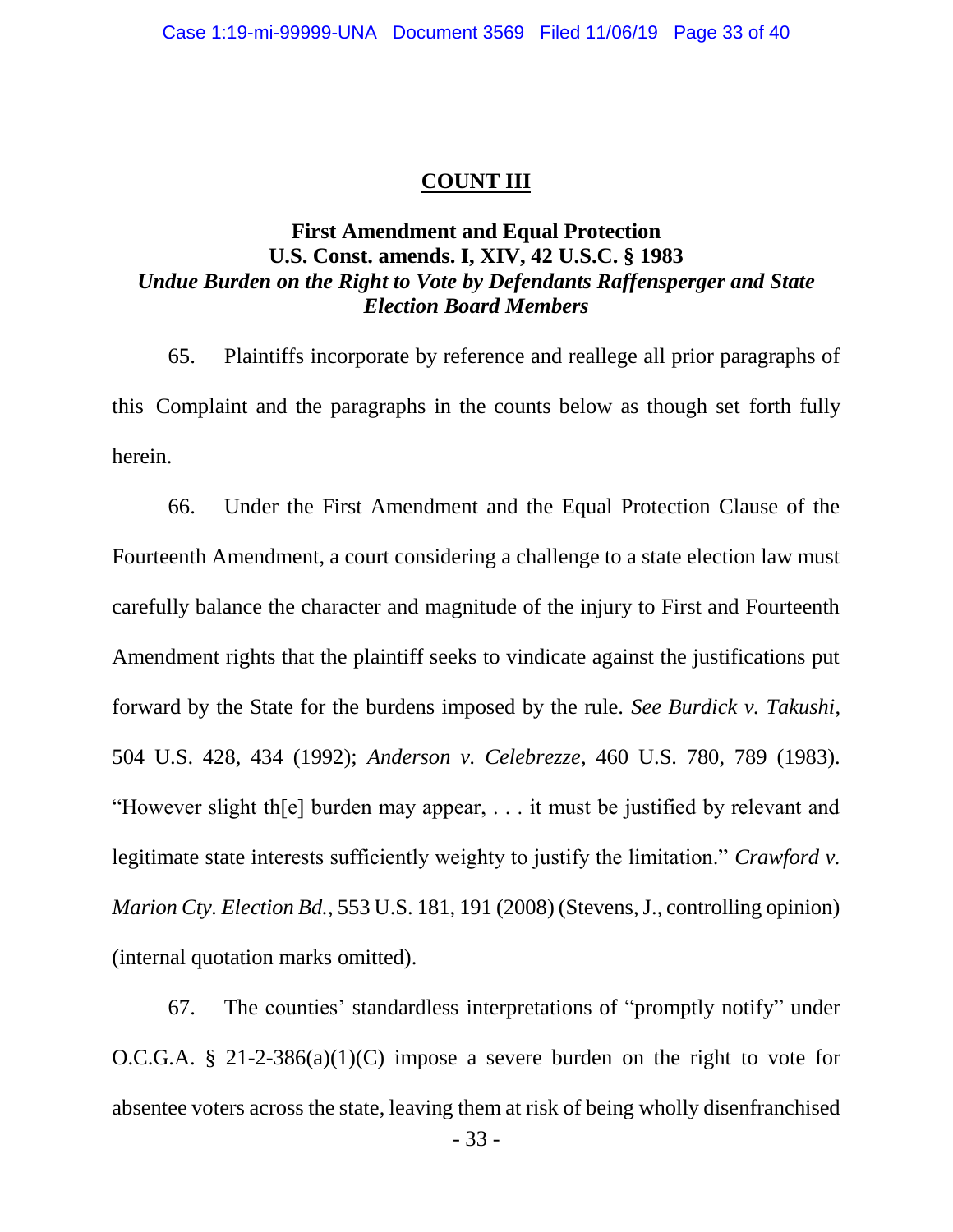due to the disparate process for notice applied by each county.

68. This burden is not outweighed by any legitimate, much less compelling, state interest in the law, and countless eligible, registered Georgia voters will suffer direct and irreparable injury if Defendants fail to ensure that a uniform standard for prompt notice is applied in each county. Without relief from this Court, these voters will be deprived of their right to vote in upcoming elections.

69. Based on the foregoing, Defendants Raffensperger and the State Election Board Members, acting under color of law, will deprive Plaintiffs, their members, constituencies, and the voters who support them, the rights secured to them by the First and Fourteenth Amendments to the U.S. Constitution and protected by 42 U.S.C. § 1983.

### **COUNT IV**

## **First Amendment and Equal Protection U.S. Const. amends. I, XIV, 42 U.S.C. § 1983** *Undue Burden on the Right to Vote by Defendant Gwinnett Board Members*

70. Plaintiffs incorporate by reference and reallege all prior paragraphs of this Complaint and the paragraphs in the counts below as though set forth fully herein.

71. Under the Equal Protection Clause of the Fourteenth Amendment and the First Amendment, a state cannot utilize election practices that unduly burden the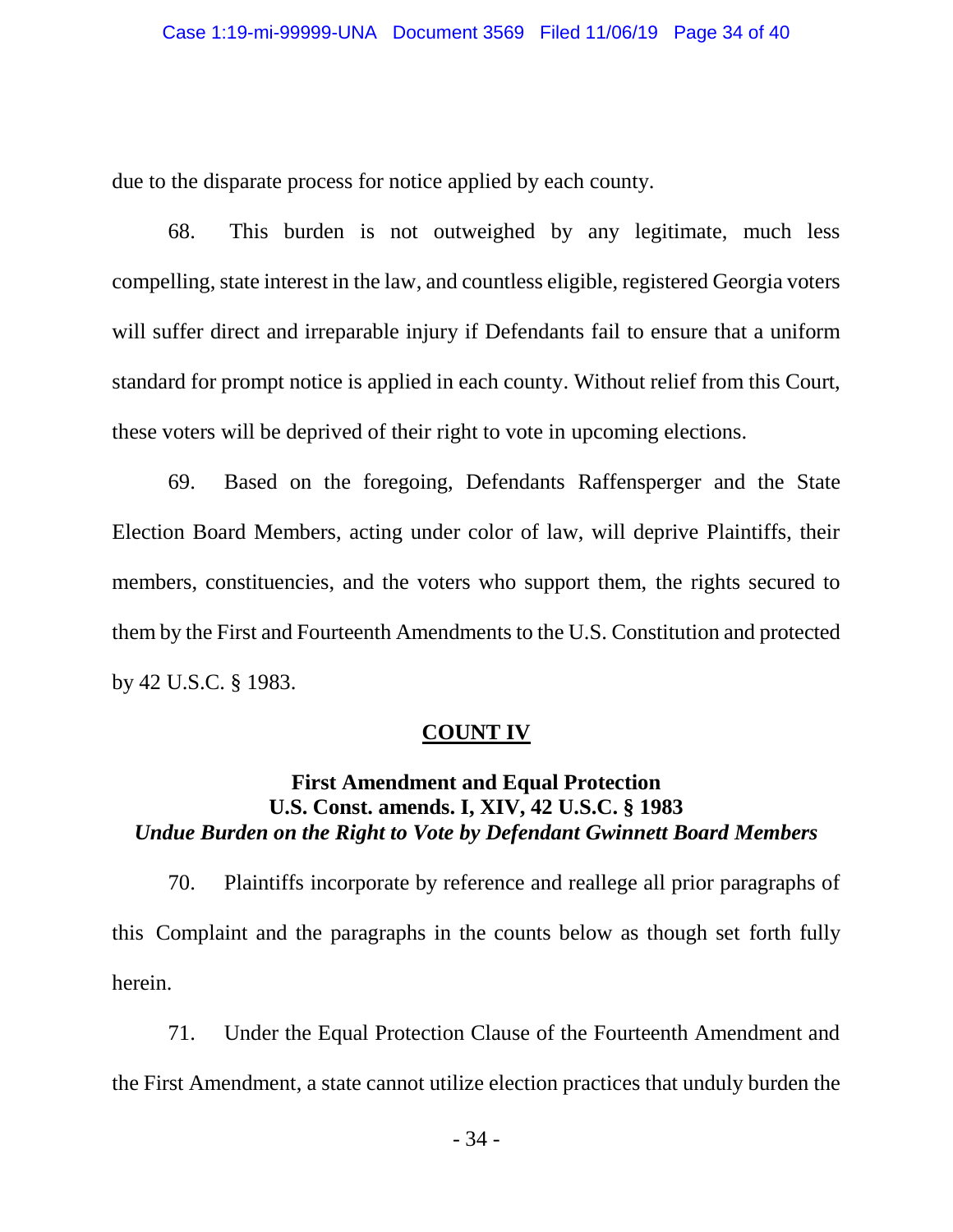right to vote. A court considering a challenge to a state election law must carefully balance the character and magnitude of the injury to First and Fourteenth Amendment rights that the plaintiff seeks to vindicate against the justifications put forward by the State for the burdens imposed by the rule. *See Burdick*, 504 U.S. at 434; *Anderson*, 460 U.S. at 789. "However slight th[e] burden may appear, . . . it must be justified by relevant and legitimate state interests sufficiently weighty to justify the limitation." *Crawford*, 553 U.S. at 191 (Stevens, J., controlling opinion) (internal quotation marks omitted).

72. The deficient absentee ballot design created by the Defendant Gwinnett Board Members will impose a burden on Plaintiffs, their constituents, and other Georgia voters in Gwinnett County.

73. The Gwinnett County absentee ballot envelope is a densely-worded, poorly designed form, with instructions alternating in English and Spanish, printed in approximately size 6.5-point font and provides no clear notice that a signature is mandatory. As a result, the form is confusing to voters and makes it far more likely that they will be unable to properly complete the signature requirement for absentee ballots. This burden is particularly severe for African-Americans and Latinos, who make up over 35 percent of Gwinnett County's active voting population, and 49 percent of rejected absentee ballots during the 2018 general election.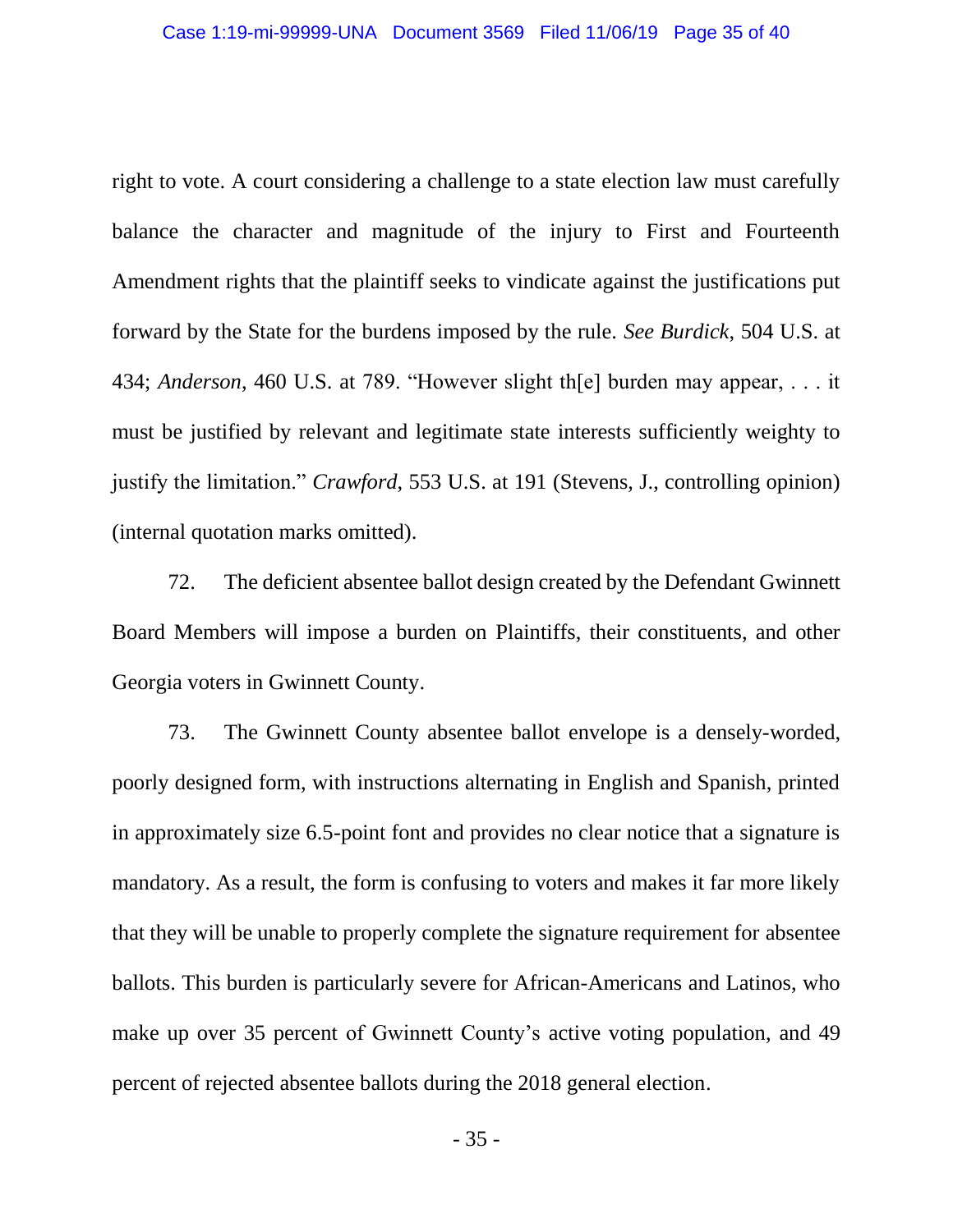74. Further, the threat of disenfranchisement in Gwinnett County is particularly high given Gwinnett's ineffective notice procedures for absentee ballots.

75. Without action from this Court, a significant number of voters will have their right to vote burdened, if not wholly denied, in upcoming elections due to Gwinnett County's absentee ballot envelope design, which places these voters at a heightened risk of returning an absentee ballot without properly completing the signature requirement and increase the risk that their ballots will be rejected.

76. The use of a densely-worded and confusing absentee ballot envelope, exposing voters to the risk of having their ballots rejected for missing or mismatched signatures, for the reasons discussed herein, is not supported by any material or important government interest (indeed, other counties are able to use absentee ballot envelopes that are much easier to understand). Moreover, any benefits are plainly outweighed by the severe burden on voters.

77. Based on the foregoing, the Defendant Gwinnett Board Members, acting under color of law, will deprive absentee voters residing in the county, the rights secured to them by the First and Fourteenth Amendments to the U.S. Constitution and protected by 42 U.S.C. § 1983.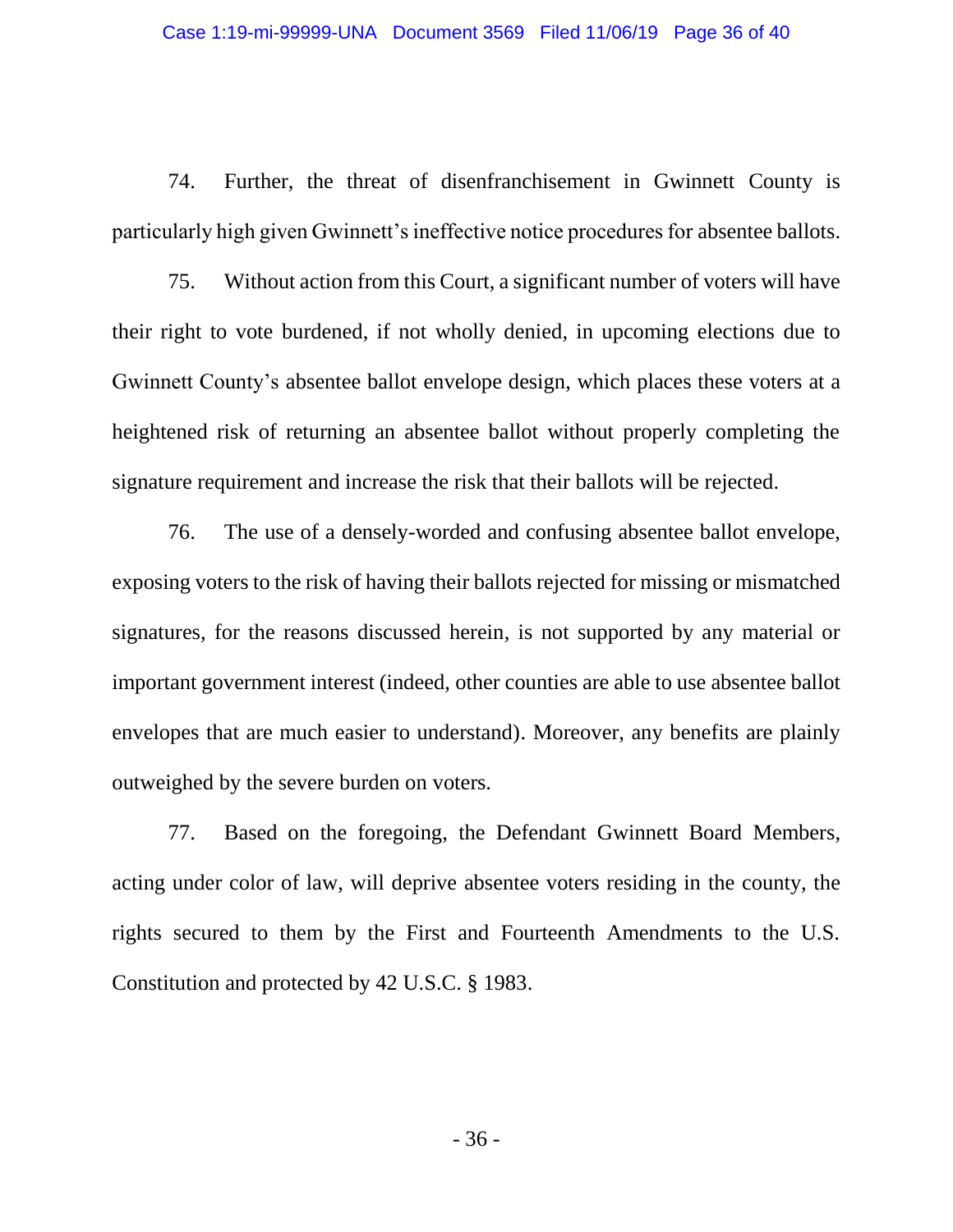## **PRAYER FOR RELIEF**

**WHEREFORE**, Plaintiff respectfully request that this Court enter judgment:

- a) Declaring that O.C.G.A. § 21-2-386(a)(1)(C) violates the Due Process Clause of the Fourteenth Amendment of the United States Constitution because the "shall promptly notify" standard fails to provide all Georgia voters with notice and a meaningful opportunity to contest the status of their absentee ballot and cure their ballots before rejecting them;
- b) Declaring that O.C.G.A.  $\S 21-2-386(a)(1)(C)$  violates the Equal Protection Clause of the Fourteenth Amendment of the United States Constitution because it fails to provide a uniform standard by which election officials "shall promptly notify" Georgia citizens of their rejected ballots;
- c) Declaring that the lack of uniform standards for providing notice to Georgia voters regarding their rejected absentee ballots is unduly burdensome in violation of the First and Fourteenth Amendments of the United States Constitution;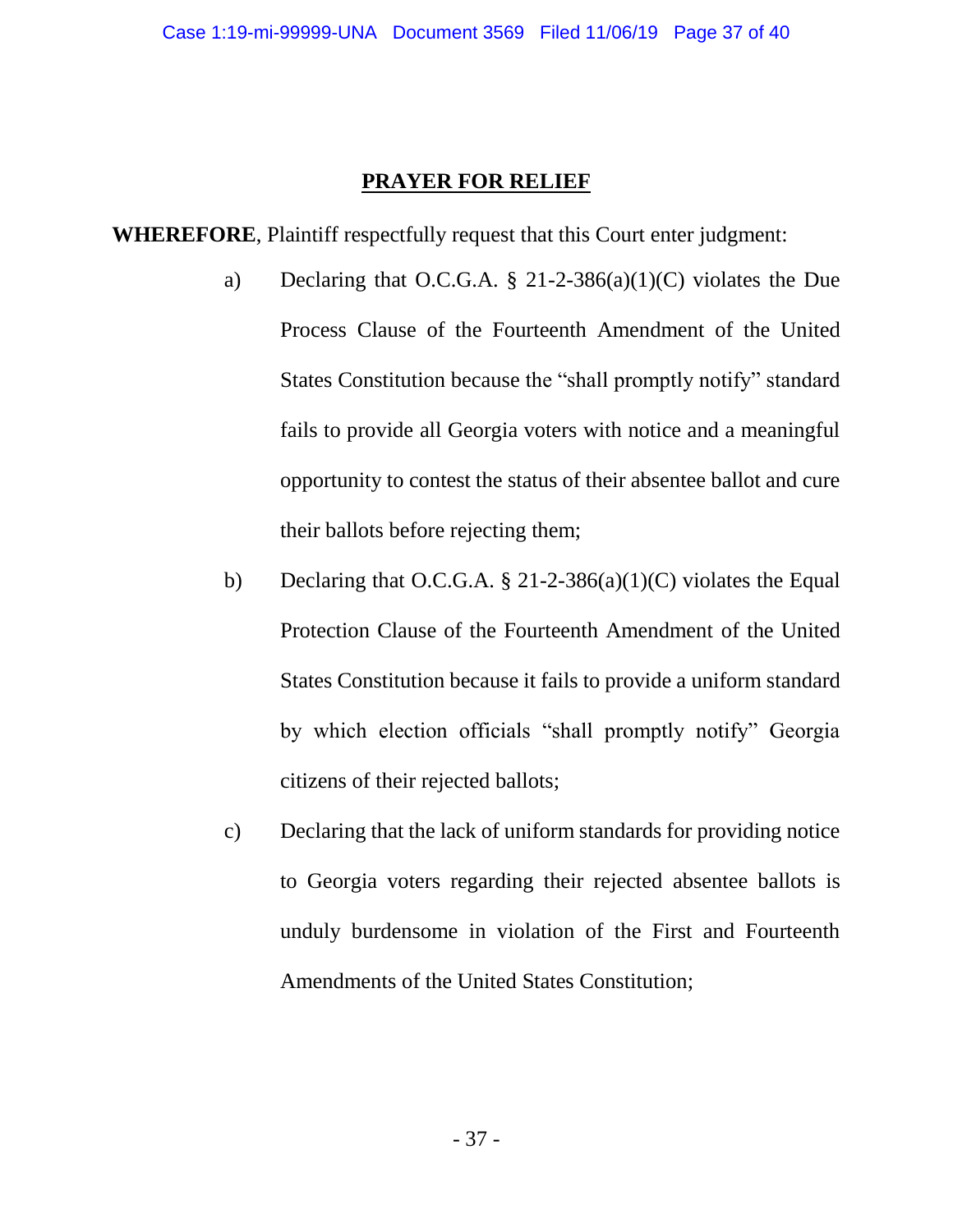- d) Declaring that the Gwinnett County's absentee ballot envelope design is unduly burdensome in violation of the First and Fourteenth Amendments of the United States Constitution;
- e) Requiring the Secretary and the State Election Board to instruct County Election Officials to notify voters of missing signatures by telephone, email, and/or text message within one day of receiving the absentee ballot;
- f) Preliminarily and permanently enjoining the Gwinnett Board from creating, preparing, and distributing absentee ballot envelopes with a confusing, illegible design;
- g) Awarding Plaintiffs costs, disbursements, and reasonable attorneys' fees incurred in bringing this action pursuant to 42 U.S.C. § 1988 and other applicable laws; and granting such other and further relief as the Court deems just and proper.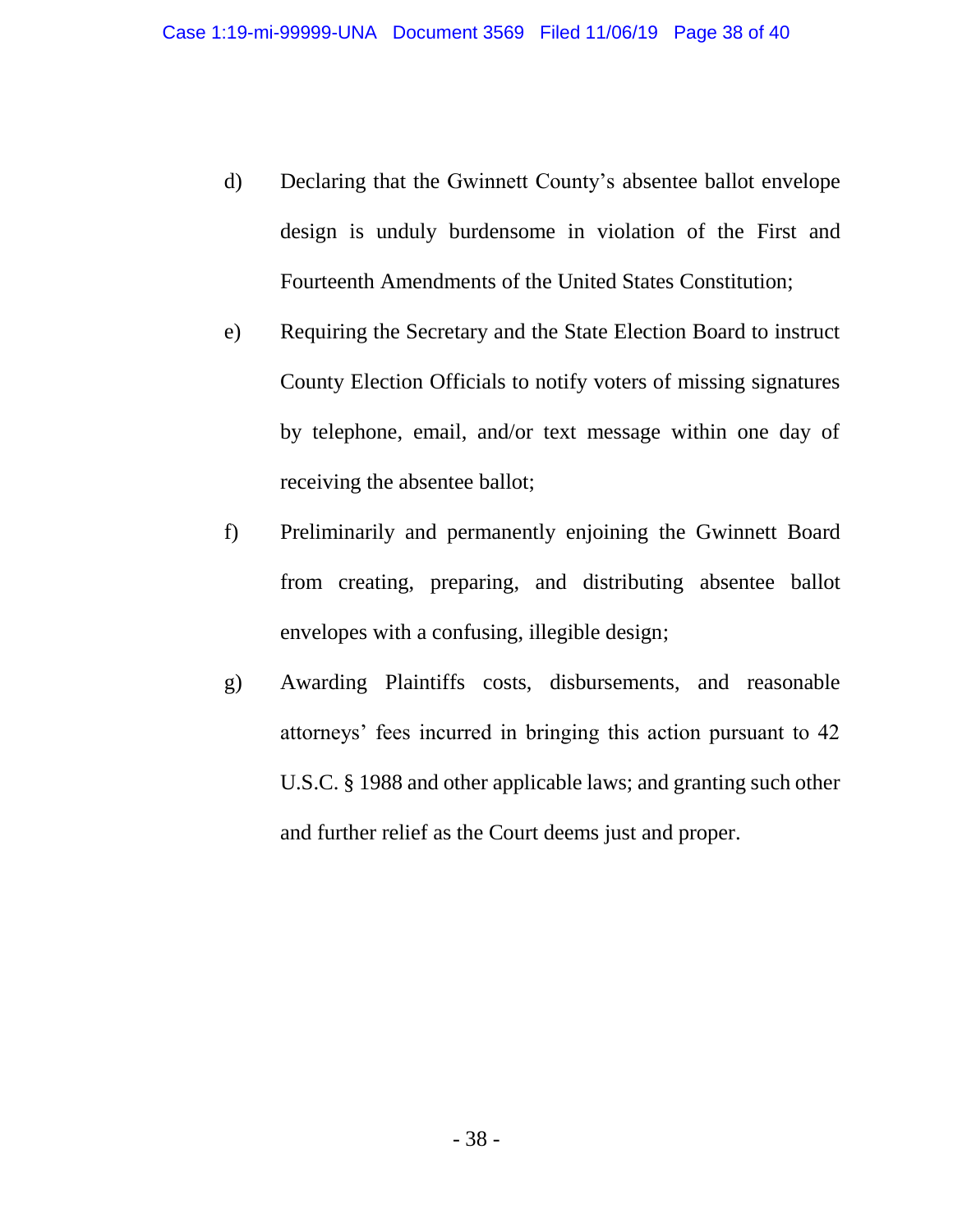Dated: November 6, 2019 Respectfully submitted,

## **Halsey G. Knapp, Jr.**

Halsey G. Knapp, Jr. Georgia Bar No. 425320 Joyce Gist Lewis Georgia Bar No. 296261 KREVOLIN & HORST, LLC One Atlantic Center 1201 W. Peachtree St., NW, Suite 3250 Atlanta, GA 30309 Telephone: (404) 888-9700 Facsimile: (404) 888-9577 hknapp@khlawfirm.com jlewis@khlawfirm.com

Marc E. Elias\* Bruce V. Spiva\* John Devaney\* Amanda R. Callais\* K'Shaani Smith\* **PERKINS COIE LLP** 700 Thirteenth Street, N.W., Suite 600 Washington, D.C. 20005-3960 Telephone: (202) 654-6200 Facsimile: (202) 654-6211 MElias@perkinscoie.com BSpiva@perkinscoie.com JDevaney@perkinscoie.com ACallais@perkinscoie.com KShaaniSmith@perkinscoie.com

*Counsel for Plaintiffs*

\**Pro Hac Vice* Applications Forthcoming